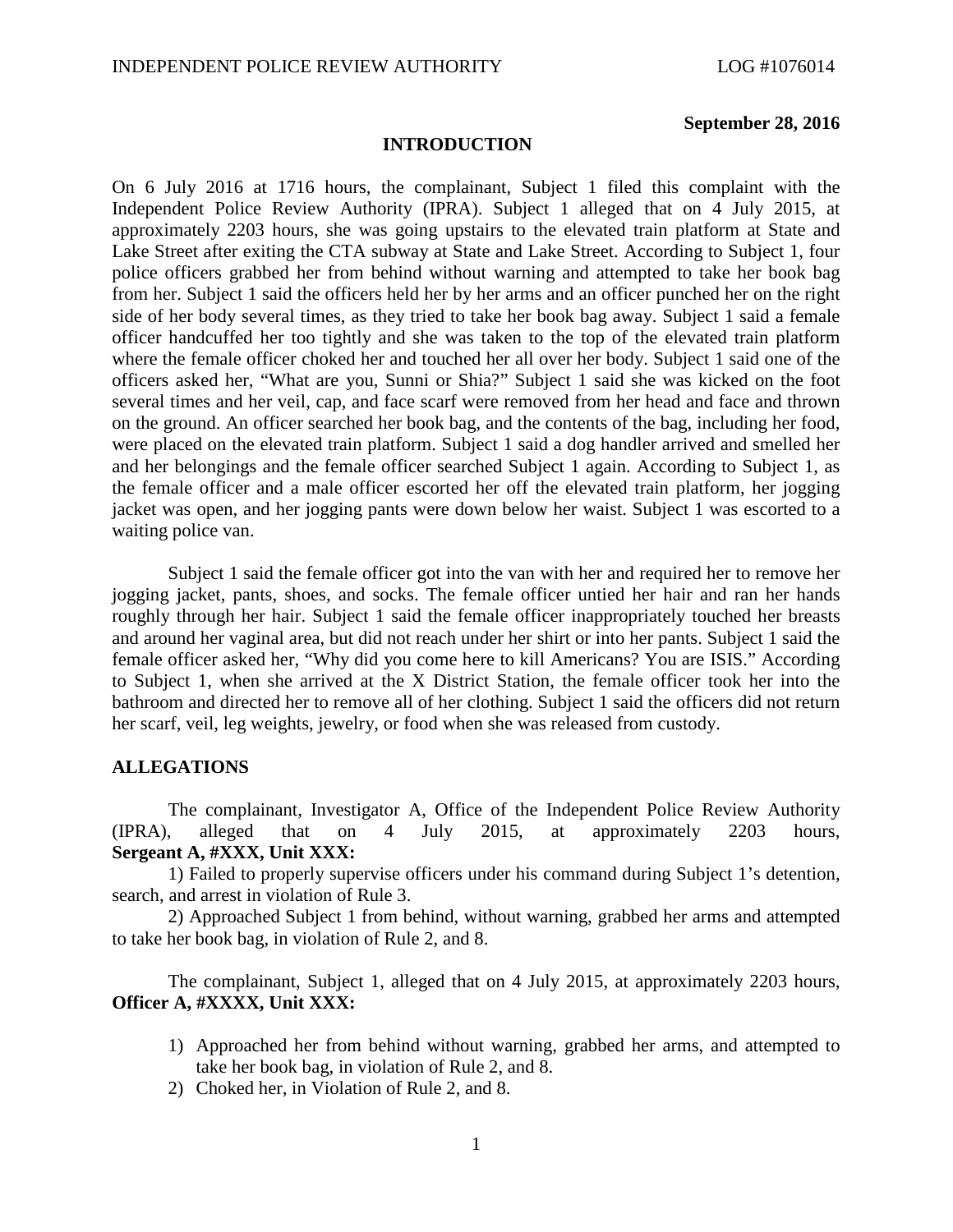- 3) Conducted an improper search of her at the State and Lake Street CTA Station, in violation of Rule 2, Rule 6, G06-01-03, and the Fourth Amendment of the United States Constitution.
- 4) Took her headscarf and face scarf off, and threw them on the ground, in violation of Rule 8.
- 5) Walked her to a police van with her clothes in disarray and her body exposed to the public, in violation of Rule 8, and G0-06-01-03.
- 6) Conducted an improper search of her in the back of a police van, in violation of Rule 2, Rule 6, G06-01-03, and G04-03.
- 7) Told her, "You are ISIS. Why did you come here to kill Americans?" in violation of Rule 8.
- 8) Conducted an improper search of her in the women's rest room at the First District Station in violation of Rule 2, Rule 6, and G06-01-03.
- 9) Failed to inventory or return her silver/stone ring, diamond necklace, headscarf, veil, ankle weights, and food, in violation of Rule 40, S07-01, and U04-01.
- 10) Used her personal cell phones to record images of Subject 1 during her arrest, detention, and search in violation of Rule 6, and Uniform and Property U04-01.

The complainant, Subject 1, alleged that on 4 July 2015, at approximately 2203 hours, at the State and Lake Street CTA train station, **Officer B, #XXX, Unit XXX/XXX, and Officer C, #XXXX, Unit XXX:**

- 1) Approached her from behind without warning, grabbed her arm, and attempted to take her book bag, in violation of Rule 2, and 8.
- 2) Grabbed her cap, eyeglasses, head, and faces scarf, off her head and threw them on the ground, in violation of Rule 8.
- 3) Unwrapped her hair and ran their fingers though her hair and scalp, in violation of Rule 8.
- 4) Struck her on the side of the body three times, in violation of Rule 8.
- 5) Opened her jogging jacket and pulled her pants down below her hips, in violation of Rule 8, and G06-0103.
- 6) Asked her was she Shia or Sunni while twisting her arm, in violation of Rule 8.
- 7) Failed to inventory or return her cap, eyeglasses, head, and face scarf, ankle weights, and food, in violation of Rule 40, and S07-01, and U04-01.

The Complainant, Subject 1 and Investigator A alleged that on 4 July 2015 at approximately 2203 hours, at the State and Lake Street CTA train station **Officer D #XXX, Unit XXX/XXX**:

- 1) Approached her behind without warning, grabbed her arm, and attempted to take her book bag, in violation of Rule 2, and 8.
- 2) Grabbed her cap, eyeglasses, head, and faces scarf, off her head and threw them on the ground, in violation of Rule 8.
- 3) Unwrapped her hair and ran their fingers though her hair and scalp, in violation of Rule 8.
- 4) Struck her on the side of the body three times, in violation of Rule 8.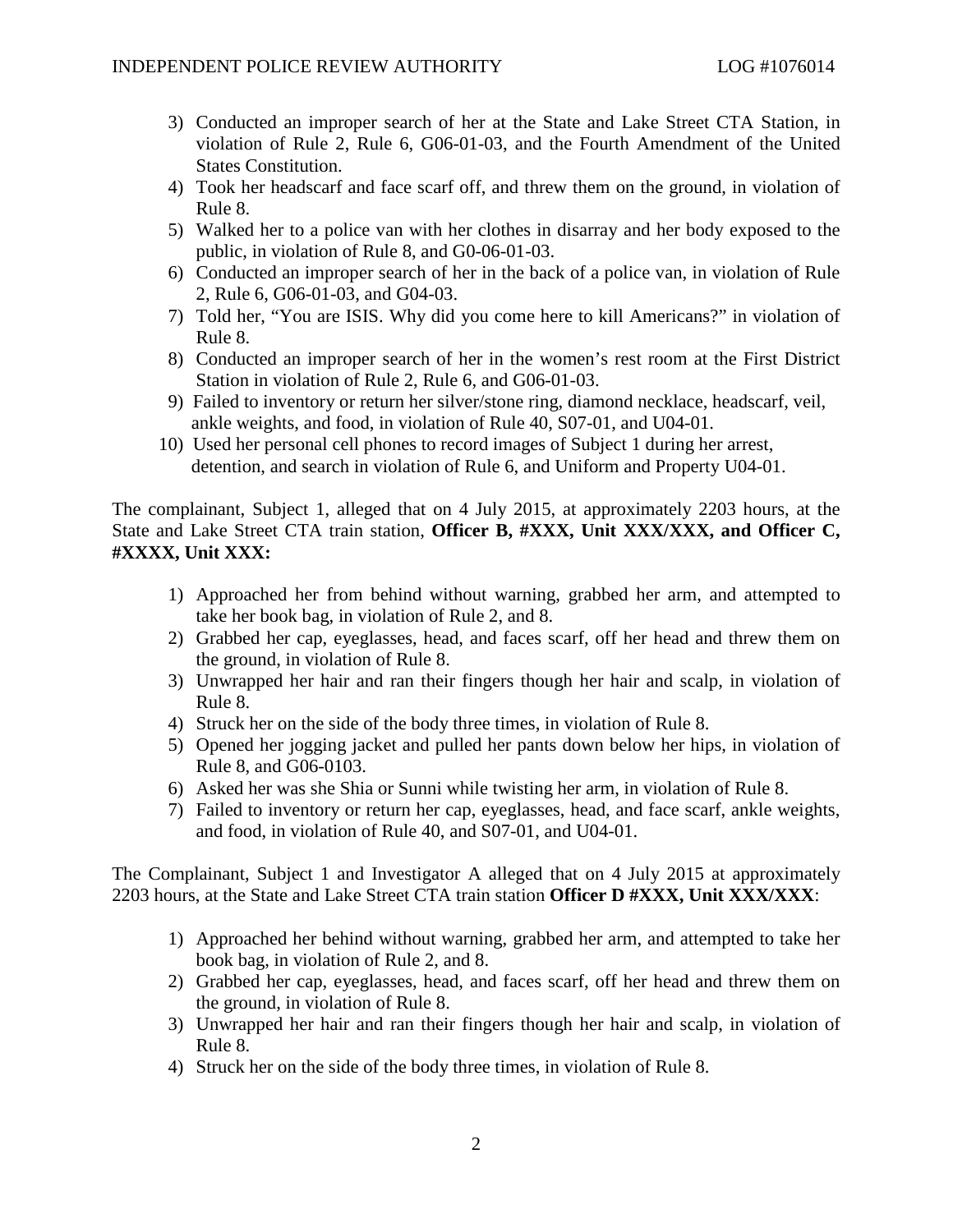- 5) Opened her jogging jacket and pulled her pants down below her hips, in violation of Rule 8, and G06-0103.
- 6) Asked her was she Shia or Sunni while twisting her arm, in violation of Rule 8.
- 7) Failed to inventory or return her cap, eyeglasses, head, and face scarf, ankle weights, and food, in violation of Rule 40, and S07-01, and U04-01.
- 8) Used his personal cell phones to record images of Subject 1 during her arrest, detention, and search in violation of Rule 6 and Uniform and Property U04-01.

# **APPLICABLE RULES AND & LAWS**

- **Rule 2**: Any action or conduct which impedes the Department's efforts to achieve its policy and goals or brings discredit upon the Department. **COMMENT:** This rule applies to both the professional and private conduct of all members. It prohibits any, and all conduct which is contrary to the letter and spirit of Department policy or goals or which would reflect adversely upon the Department or its members. It includes not only all unlawful acts by members but also all acts, which although not unlawful in themselves, would degrade or bring disrespect upon the member or the Department, including public and open association with persons of known bad or criminal reputation in the community unless such association is in the performance of police duties. It also includes any action contrary to the stated policy, goals, rules, regulations, orders, or directives of the Department.
- **Rule 6**: Disobedience of an order or directive whether written or oral.
- **Rule 8**: Disrespect or maltreatment of any person, while on or off duty.
- **Rule 40**: Failure to inventory and process recovered property in conformance with Department orders

**Special Order - S07-01**: Processing Property Under Department Control.

**Uniform and Property** – U04-01: Personal Appearance, Uniform/Citizen's Dress Equipment.

**General Order - G06-01**: Conducting Field, and Strip Searches.

**General Order - G04-03**: Interrogations: Field and Custodial.

# **SUMMARY OF INVESTIGATION**

**CTA Surveillance Video** depicts Subject 1 riding on CTA train #XXX prior to exiting the train in the CTA subway. Subject 1 stood in the doorway of the train and leaned against the railing. She was dressed in a black jogging jacket and pants. Subject 1 wore black boots under her athletic suit. She had a black scarf covering her face and only her eyes were visible. She had a gray and black scarf around her head, and she wore a white baseball cap over the scarf, with sunglasses above the visor. Subject 1 clutched a black book bag in her arms and she kept her head down. The in-train surveillance seems to indicate that the other passengers did not notice Subject 1. The surveillance on the lower platform shows Subject 1 exiting the train at State and Lake at approximately 10:00:40. Surveillance video from the station shows Subject 1 walking through the tunnel that leads to the State and Lake exit. As Subject 1 made her way through the tunnel, three uniformed police officers are seen following and pointing at her. Subject 1 kept her head lowered as she walked through the terminal. Again, the surveillance video from the tunnel shows that Subject 1 went mostly unnoticed by the other riders. Subject 1 walked through the tunnel to the State and Lake Street exit. The three uniformed police officers who were pointing at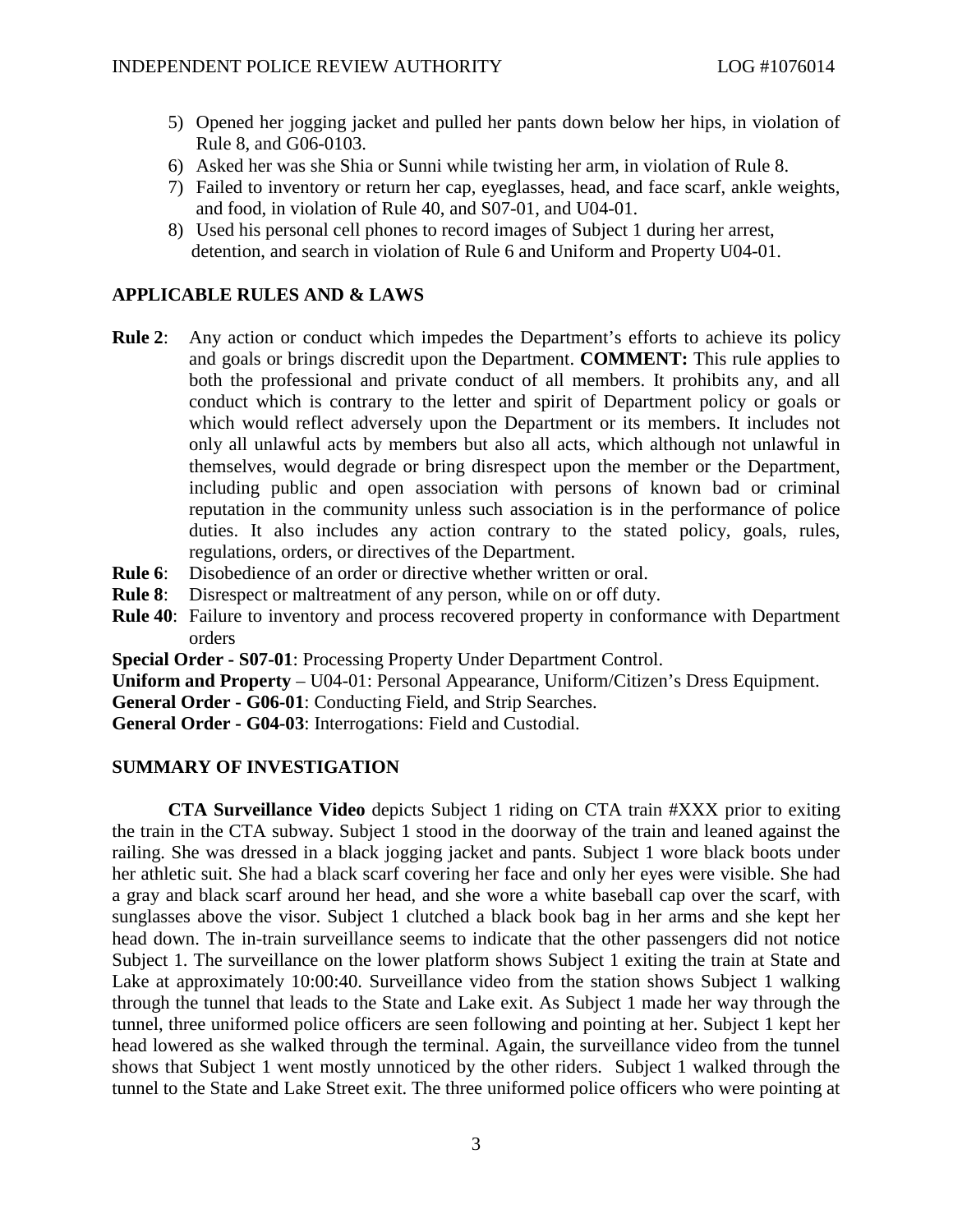her followed her outside. They walked up behind her quickly in an attempt to get close to her. Subject 1 then walked up the stairs to the Lake and State Street elevated train platform.

There is a brief period of time that is not captured by video surveillance. This is from the time that Subject 1 exited the subway at the State and Lake Station and made her way toward the stairway leading to the elevated station at State and Lake. The surveillance video captures Subject 1 walking up the stairs to access the elevated State and Lake platform. At 10:03am, approximately three minutes after Subject 1 exited the train, the officers accost Subject 1. The video surveillance shows Subject 1 had almost reached the top of the elevated train stairway, when the three uniformed police officers grabbed her arms, causing her to drop to her knees on the stairway. The surveillance video shows the three officers grabbing Subject 1 from behind. A male and female uniformed police officer came up the stairs as soon as Subject 1 was stopped by the other three officers. Subject 1 fell immediately onto the platform step at the top of the stairs. One of the male uniformed police officers held her arms, and the female officer held her right arm as she stood on the platform and the officers surrounded her. Prior to being grabbed, Subject 1 did not stop or look behind her. Additionally, the surveillance video shows that only a few people in close proximity to Subject 1 and on the stairway stopped or turned around at any point. Subject 1 can be seen being escorted up the stairs and onto the elevated platform, already handcuffed. The surveillance video shows one male uniformed police officer holding her left arm and the female officer holding her right arm as she proceeds up the stairs. At this point, the surveillance video shows the officers at the top of the platform beyond the turnstiles, but their actions are not within view.

When Subject 1 and the officers were next seen on camera, she was lying face-down on the elevated train platform. The female officer and a male officer took cell phone pictures/video of Subject 1 and her personal possessions utilizing what appears to be their personal cell phone. A K-9 unit walked around the elevated train platform and then around Subject 1. The K-9 unit left the elevated train platform. The female officer physically searched Subject 1 as she lay on the elevated train platform. The officer searched Subject 1's pockets, raised her shirt up, exposing her abdomen. The officer then pulled her pants away from her body, checked her waistband, and looked inside the waistband of her pants. In the final images on the video, the female officer and a male officer took Subject 1, who was handcuffed behind her back, down to the street level from the elevated train platform. (Attachment 93)

**E-Track Inventory Item Inquiry for HY327834** indicates the following personal items belonging to Subject 1 were inventoried and accounted for on 5 July 2015: A white metal ring with red stone, a shoelace with a yellow metal key charm with clear stones, black ankle weights, an officer safety bulletin concerning lone wolf attacks on 4 July 2015, a CTA surveillance video DVD, a black face scarf/mask, a silver hat, a black backpack containing personal items, and CTA surveillance camera still photographs. These inventories do not indicate that perishable food items were inventoried or destroyed. (Attachment 11, 61, and 95)

In interviews conducted with IPRA on 21 August 2015, and 15 March 2016, **Officer A** acknowledged that she conducted a "custodial pat-down" of Subject 1 while she was standing on the elevated train platform at the State and Lake Street elevated station. Officer A said she put her fingers through Subject 1's hair to ensure she was not hiding anything.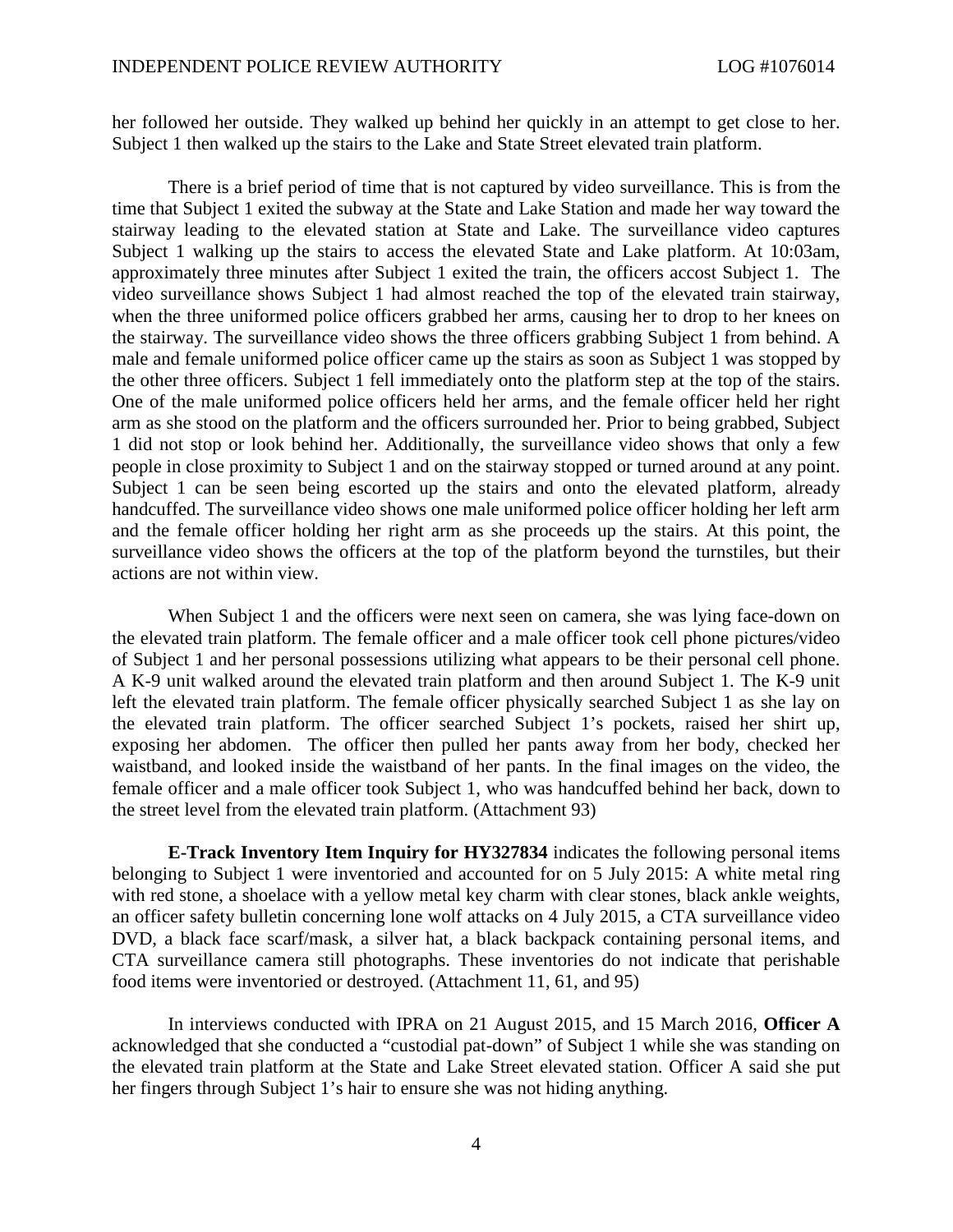Officer A said she searched Subject 1 a second time when she was lying on the elevated train platform. Officer A said Subject 1 was wearing two layers of clothing but Officer A did not take any of Subject 1's clothing from her while she was on the elevated train platform. Officer A said she removed Subject 1's headscarf and veil and unzipped her jacket while she was conducting a search of her on the elevated train platform. Officer A said she placed those items on the platform or handed them to an officer standing near her.

Officer A said she patted down Subject 1 after she unzipped her jacket and she "may have" rolled down the top elastic band of Subject 1's pants so she could feel around her waist. Officer A said she "might have" reached under Subject 1's sweatshirt when she was conducting the search on the platform. Officer A said she did not believe she reached inside Subject 1's pants or exposed any skin when she searched Subject 1. Officer A said she does not believe Subject 1's jacket was open or her pants were off her waist when she was escorted to the transport van, and that she had Subject 1 remove her jacket and shoes when she was in the transport van. Officer A could not recall if she had Subject 1 remove her pants.

Subject 1 had on a long sleeve shirt, pants, and a tank top shirt underneath her jogging suit. Officer A said she did not remember if she reached under Subject 1's shirt when she was in the transport van. Officer A did not raise or rearrange Subject 1's clothing in order to visually observe any part of her body. Officer A said she might have been able to observe Subject 1's tank top when she was in the back of the transport van. Officer A said she does not believe she touched Subject 1's skin or patted her down under her tank-top shirt. Officer A said she does not know who had possession of Subject 1's personal property.

Officer A said she conducted a strip search of Subject 1 at the X District Station in a corner restroom. Officer A said Sergeant A was in the X District Station when she took Subject 1 into the restroom. Officer A said Subject 1 was required to bend and turn so Officer A could see her breasts, buttocks, and vaginal area. Officer A said she does not know who has the authority to authorize a strip search of someone in a District Station. Officer A said she did not have permission from any supervisor to conduct a strip search of Subject 1. Officer A said she threw away Subject 1's food from her book bag at the X District Station.

Officer A said she used her personal cell phone to take images of Subject 1's ankle weights and other items she was carrying in her book bag. Officer A said she was aware of the Department policy that prohibits the use of personal cell phones while on duty unless otherwise authorized by their unit commanding officer. Officer A said she did not have permission from her commanding officer to take any images using her cell phone during this incident. (Attachment 124)

In an interview conducted on 21 September 2015, **Sergeant A** said he was the supervisor present during this incident and he was responsible for overall supervision of the officers at the scene. Prior to the incident, Sergeant A was given specific alerts at roll call regarding possible "lone wolf" incidents on soft targets.<sup>[1](#page-4-0)</sup> Sergeant A believed a lone wolf to be a person that is radicalized or motivated to attack soft targets, including CTA stations, usually alone.

<span id="page-4-0"></span><sup>&</sup>lt;sup>1</sup>CPD Bulletin from July 2, 2015; statement of Sergeant A, page 8, lines 1-7.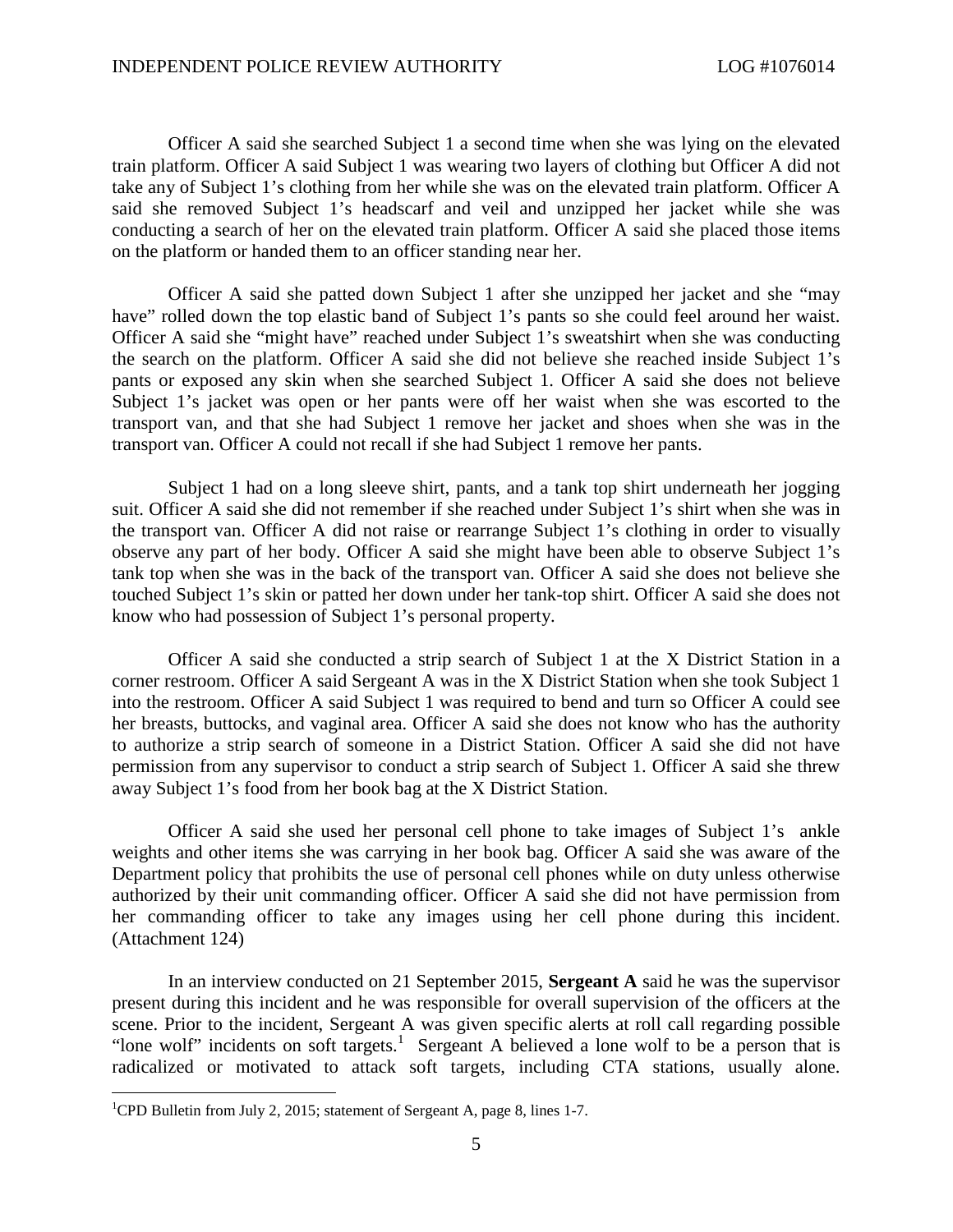Additionally, prior to the incident, Sergeant A said he was responsible for securing the scene and trying to limit any collateral damage that might occur. Sergeant A had attended terrorism awareness training and incident response training.<sup>[2](#page-5-0)</sup> Included in his training was a discussion regarding Muslim dress, customs, and viewpoints and sensitivities.<sup>[3](#page-5-1)</sup>

Sergeant A was stationed at the State and Lake subway platform on July 4, 2015. Sergeant A stated that when he first saw Subject 1 he could not discern her race or sex. Around 10:30 at night, Subject 1 was walking up from the lower red line platform. Sergeant A stated that Subject 1 was dressed in a black jumpsuit, a dark colored mask over her face, and was wearing a baseball cap with sunglasses on top.[4](#page-5-2) According to Sergeant A, she had very visible bulges around her ankles and he could not ascertain what they were. She had a backpack in front of her bodyand she was holding it out from her torso.<sup>5</sup> Sergeant A stated he felt she was walking in a "robotic" manner.<sup>[6](#page-5-4)</sup> Sergeant A stated that her manner of dress and the bulging around her ankles was the first indication of suspicious activity.<sup>[7](#page-5-5)</sup> He then noticed the backpack being held out from the front of her body and she was also manipulating the backpack as she walked.<sup>[8](#page-5-6)</sup> (Sergeant A stated that based on the information he obtained at roll call, he felt that these were behaviors that officerswere asked to keep an eye out for.<sup>9</sup>

Sergeant A stated that it was his intention to just follow her to start with. (pg. 14). Sergeant A said there was nothing about Subject 1's dress that indicated she was in typical Muslim attire for a woman. There were hundreds of civilians going through the subway at the time. Sergeant A, Officer D, and Officer B followed Subject 1 until they were beginning to lose sight of her because of the high volume of people. Sergeant A determined that he needed to stop her. (pg. 14). Sergeant A stated that his intention was to detain her and find out her motivation or what she was specifically doing.<sup>[10](#page-5-8)</sup> The purpose of the encounter was solely to conduct a field interview and if she came up with "plausible" answers, he would have "name checked" her and she would have been released.<sup>[11](#page-5-9)</sup> Sergeant A stated that the situation "escalated" when Subject 1 did not comply with his initial requests to stop.

Sergeant A stated that he followed her up the staircase towards the elevated platform and when he was close enough he announced his office and identified himself. (pg. 14). Sergeant A asked her to turn around two or three times.<sup>[12](#page-5-10)</sup> When she didn't stop, Sergeant A grabbed her right arm and again said "police, can we talk to you."<sup>[13](#page-5-11)</sup> Sergeant A said she "whipped around" and grabbed the back pack and attempted to pull it closer to her body.<sup>[14](#page-5-12)</sup> According to Sergeant A, she began to maneuver the backpack which prompted him to direct her to drop the

<span id="page-5-1"></span><span id="page-5-0"></span><sup>&</sup>lt;sup>2</sup> Statement of Sergeant A, page 8.

<span id="page-5-2"></span><sup>&</sup>lt;sup>3</sup> Statement of Sergeant A, page 8.

<span id="page-5-3"></span><sup>4</sup> Statement of Sergeant A, page 13.

<span id="page-5-4"></span><sup>5</sup> *Id.*

<span id="page-5-5"></span><sup>6</sup> *Id.*

<span id="page-5-6"></span><sup>&</sup>lt;sup>7</sup> Statement of Sergeant A, page 42.

<span id="page-5-7"></span><sup>8</sup> *Id.*

<sup>9</sup> *Id.*

<span id="page-5-9"></span><span id="page-5-8"></span><sup>&</sup>lt;sup>10</sup> Statement of Sergeant A, page 24.

<span id="page-5-10"></span><sup>&</sup>lt;sup>11</sup> Statement of Sergeant A, page 43.

<sup>&</sup>lt;sup>12</sup> Statement of Sergeant A, page 14.

<span id="page-5-11"></span><sup>&</sup>lt;sup>13</sup> Statement of Sergeant A, page 15.

<span id="page-5-12"></span><sup>14</sup> *Id.*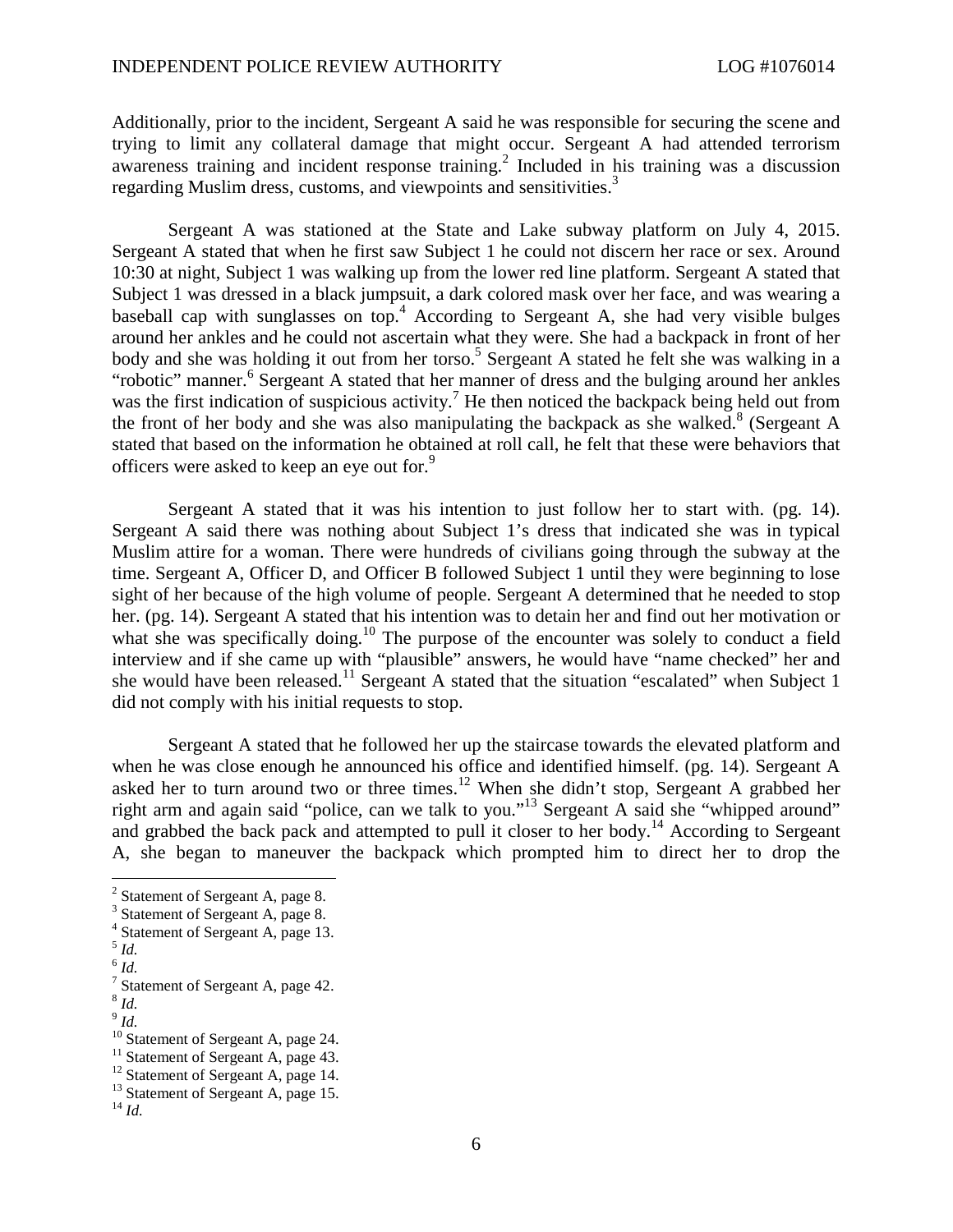backpack.[15](#page-6-0) She refused to drop the backpack and at that point, Sergeant A stated that she was "fighting"with him and the other officers trying to restrain her.<sup>16</sup> At that point, Sergeant A managed to grab the backpack away from her and she was placed under arrest as soon as she began to resist. $17$ 

Sergeant A said Officer D and Officer B came up to assist him and he was able to wrestle the bag away from Subject 1. Sergeant A said Subject 1 was taken to the top platform at the elevated train station at Lake and State Street, and he called for an Explosive K-9 unit to come to the scene. Sergeant A said the K-9 unit determined there were no explosive threats related to this incident, but Subject 1 was charged with reckless conduct and resisting arrest. Sergeant A stated that she was "immediately" under arrest when she began to resist on the stairs. Based on the arrest, Sergeant A stated that the pat-down and subsequent searches were custodial in nature. Sergeant A said Lieutenant A from the X District came to the CTA platform and Sergeant A briefed him. Sergeant A stated that he was responsible for securing the scene and trying to limit any collateral damage that might occur.

Sergeant A said he was not aware of any Department policy that prohibits the use of cell phones by officers responding to incidents. According to Sergeant A, it is common practice for officers to take photos so they can be used later to complete reports. Sergeant A was unaware of any requirement for officers to account for photographs they take using their personal cell phones. Sergeant A claimed he did not know how many times Subject 1 was searched during this incident. According to Sergeant A, when an officer physically removes all of a person's clothing and searches him/her, that is a strip-search. It was Sergeant A's understanding that, according to the Department rules and directives, an officer is authorized to remove a person's clothing (outer garments), or rearrange their clothing so they may visually observe their undergarments during a custodial search, and that the officer may remove the person's outer pants, shoes, and socks.

Sergeant A denied that he authorized Officer A to conduct a strip-search of Subject 1 in the transport vehicle or at the District Station. Sergeant A said he was at the District Station when Officer A took Subject 1 into the restroom. According to Sergeant A, no one made a request to conduct a strip-search during this incident. Sergeant A never heard Subject 1 protest that it was not appropriate to remove her headscarf or face scarf or complain that those items should not be thrown on the ground. Sergeant A did not hear anyone ask about Subject 1's religious affiliation. It was Sergeant A's understanding that all of the personal items taken from Subject 1 were inventoried and accounted for. (Attachment 56)

In statements to IPRA on 31 August 2015, and 15 March 2015, **Officer Dale D** said he and Officer Timothy B were assigned to a fixed post at the Lake and State subway station when this incident occurred. Officer D recounted that, the day before the incident, he was given a specific security and intelligence bulletin at roll call reporting on "specific, credible threats" towards public transportation systems by lone wolf attacks.<sup>[18](#page-6-3)</sup> According to Officer D, because he

<span id="page-6-0"></span><sup>15</sup> *Id.*

<span id="page-6-1"></span><sup>16</sup> *Id*

<span id="page-6-2"></span> $17$  Statement of Sergeant A, pages 16, 23.

<span id="page-6-3"></span><sup>&</sup>lt;sup>18</sup> Statement of Officer D, page 6.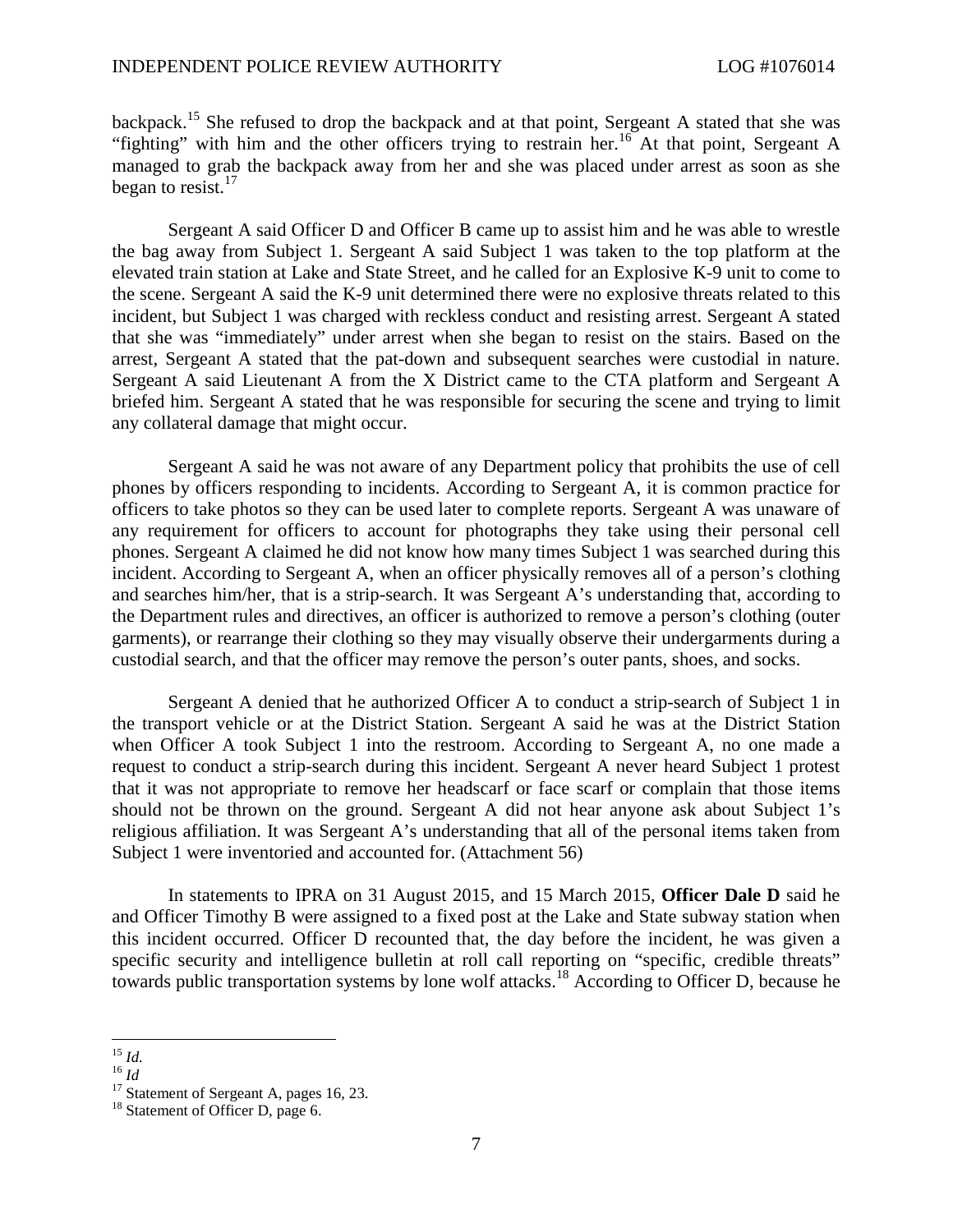was specifically assigned to a transit detail, he has received more extensive terrorism training than other patrol officers.<sup>[19](#page-7-0)</sup>

According to Officer D, he found Subject 1 to be suspicious based on her dress because she was wearing a jogging suit and had items strapped to her ankles. (pg. 31). Officer D specifically stated that, in his view, she was not wearing a traditional Muslim gown or face cover.<sup>[20](#page-7-1)</sup> According to Officer D, if she had been wearing traditional Muslim dress, he would not have thought twice about her because she would have clearly been an individual adhering to her religious beliefs.<sup>[21](#page-7-2)</sup> Officer D also found the baseball cap and the way she was holding her backpack to be suspicious.<sup>[22](#page-7-3)</sup>

According to Officer D, he heard Sergeant A identify himself as he approached Subject 1, but she kept walking up the elevated train stairway as if she did not hear him. Officer D immediately grabbed Subject 1's left arm, and Sergeant A grabbed her right arm and tried to pry her book bag from her fingers. Subject 1 clenched the bag tightly and refused to release it. Officer D said Officer B and Sergeant A pried the bag from Subject 1's fingers and Sergeant A took control of it.

Officer B handcuffed Subject 1 and took her to the elevated train platform. According to Officer D, Subject 1 was trying to place her feet together and the officers were concerned because she had objects strapped to both ankles. Officer D placed his feet in between Subject 1's feet to keep her from putting her legs together. Officer D said Officer A and Officer B held Subject 1's arms.

Officer D searched Subject 1's book bag and all of Subject 1's personal possessions were inventoried, except her glasses, because they fell through an opening on the platform and were not recovered. According to Officer D, Officer A only conducted a protective pat-down of Subject 1 while she was on the elevated train platform at State and Lake, but that she searched Subject 1 when she was in the transport van and at the District Station. Officer D claimed that he never saw anyone rearrange Subject 1's clothing in such a way that her undergarments or body were exposed. According to Officer D, Subject 1's scarf, cap, sunglasses, and veil came off during her arrest, but he did not see anyone tear these items off Subject 1 and throw them to the elevated platform floor. Officer D denied seeing anyone choke Subject 1. Officer D denied hearing anyone ask Subject 1 about her religious affiliation or strike Subject 1.

Officer D admitted taking several pictures of Subject 1 on his personal cell phone. Officer D claimed that he did so to help identify certain items related to this case later. According to Officer D, he was aware that the Department prohibits the use of personal cameras while on duty, unless authorized by their commanding officer, and that personal cellular phones or other electronic devices will be worn on the belt, or carried concealed. Officer D admitted that he did not have permission from his commanding officer to use his personal cell phone to record images during this incident. According to Officer D, one of his lieutenants had since advised him

<span id="page-7-1"></span><span id="page-7-0"></span><sup>&</sup>lt;sup>19</sup> Statement of Officer D, page 7.

<sup>&</sup>lt;sup>20</sup> Statement of Officer D, page 31.

<span id="page-7-2"></span> $^{21}$   $\overline{Id}$ .

<span id="page-7-3"></span><sup>22</sup> *Id.*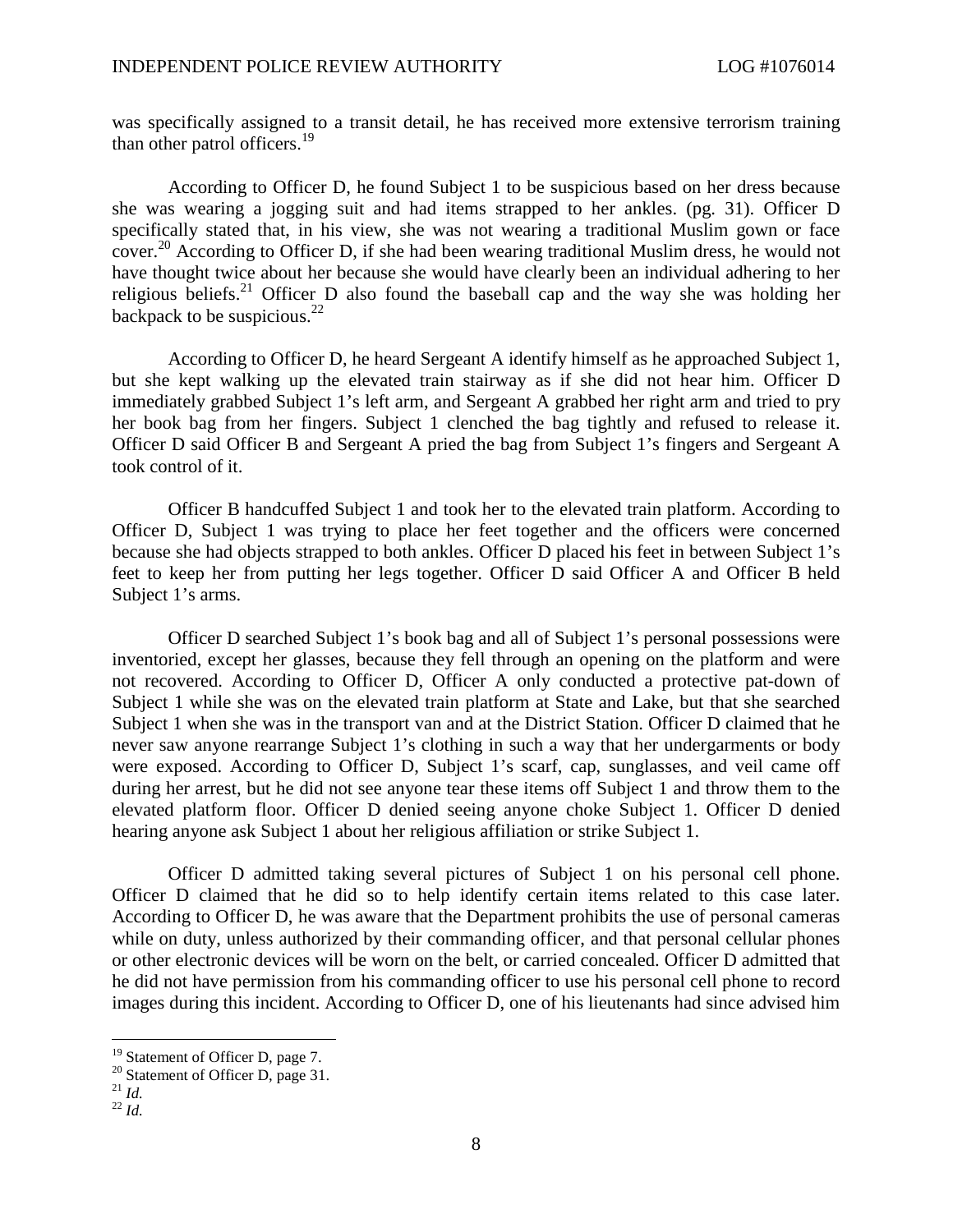that personal cellular phones should not be used because they may be used later as evidence. (Attachment 57, 68, 115, and 125)

In a statement to IPRA on 1 September 2015, **Officer B** said he and Officer D were assigned to a fixed post at the CTA State and Lake Train Station on 4 July 2015. Officer B specifically stated it was at a fixed post for "high terrorist activity."<sup>[23](#page-8-0)</sup> According to Officer B, he had been briefed at roll call to be on the lookout for possible terrorist activity, especially "lone wolf" terrorists.<sup>[24](#page-8-1)</sup> Officer B has had terrorism training through the Chicago Police Department.

According to Officer B, when he saw Subject 1 exit the turnstiles from the lower red line platform, he verbalized that something was "not right." [25](#page-8-2)Officer B observed that Subject 1 was dressed in black with a hat and sunglasses over her scarf. According to Officer B, he observed that Subject 1 had something beneath her pants bulging around her ankles. According to Officer B, his terrorism training included descriptions of lone wolves as wearing clothing that conceals their bodies from head to toe in a manner that makes it difficult to identify the person. (pg. 32). Officer B said that, at first, the group of officers merely followed Subject 1 through the subway hall that leads to the stairs going up to the Lake and State Street elevated train station. According to Officer B, Subject 1 was walking as if she were "high-stepping: and she was looking around suspiciously." Officer B stated that Subject 1 did not respond to verbal commands that were given by Sergeant A. (pg. 41). Officers B and D grabbed Subject 1's left arm and Sergeant A grabbed her right arm. Sergeant A attempted to grab Subject 1's backpack and she resisted by clutching the backpack. Officer B stated that they had to pry Subject 1's fingers off of the bag. Subject 1 tried to pull away. Officer B and Officer D grabbed Subject 1's left arm and Sergeant A grabbed her right arm. Officer B and Sergeant A tried to pry Subject 1's fingers loose from the backpack she was carrying. Officer D placed Subject 1's left arm behind her back and Officer B handcuffed her. Subject 1 was taken to the platform at State and Lake Station. According to Officer B he viewed Subject 1 as a "passive resistor." (pg. 43)

According to Officer B, once they reached the platform, he and Officer. D held Subject 1's legs so Officer A could conduct a custodial search. Officer B said Subject 1 was trying to put her legs together and they were not sure what she had on her ankles. Subject 1 was searched once as she was standing up and again as she was lying on the elevated train platform. Officer B said Subject 1 was screaming and crying and she refused to follow verbal instructions. Officer B did not see anyone unzip Subject 1's jacket when she was searched and he did not observe anyone pull her outer pants down below her waist. Officer B denied seeing anyone remove Subject 1's headscarf, and face scarf, or strike her on the side of her body. Officer B and Officer A escorted Subject 1 to the transport vehicle but he did not recall her jacket being open or her outer pants being below her waist.

Officer B denied hearing anyone ask Subject 1 if she was Sunni or Shia. According to Officer B, he was not responsible for securing her personal possessions after she was searched. Officer B acknowledged that he observed Officer D take one photograph of Subject 1 with his personal cell phone. (Attachment 67)

<span id="page-8-1"></span><span id="page-8-0"></span> $23$  Statement of Officer B, page 5.

<span id="page-8-2"></span> $^{24}$  Statement of Officer B, page 7.

<sup>&</sup>lt;sup>25</sup> Statement of Officer B, page 10.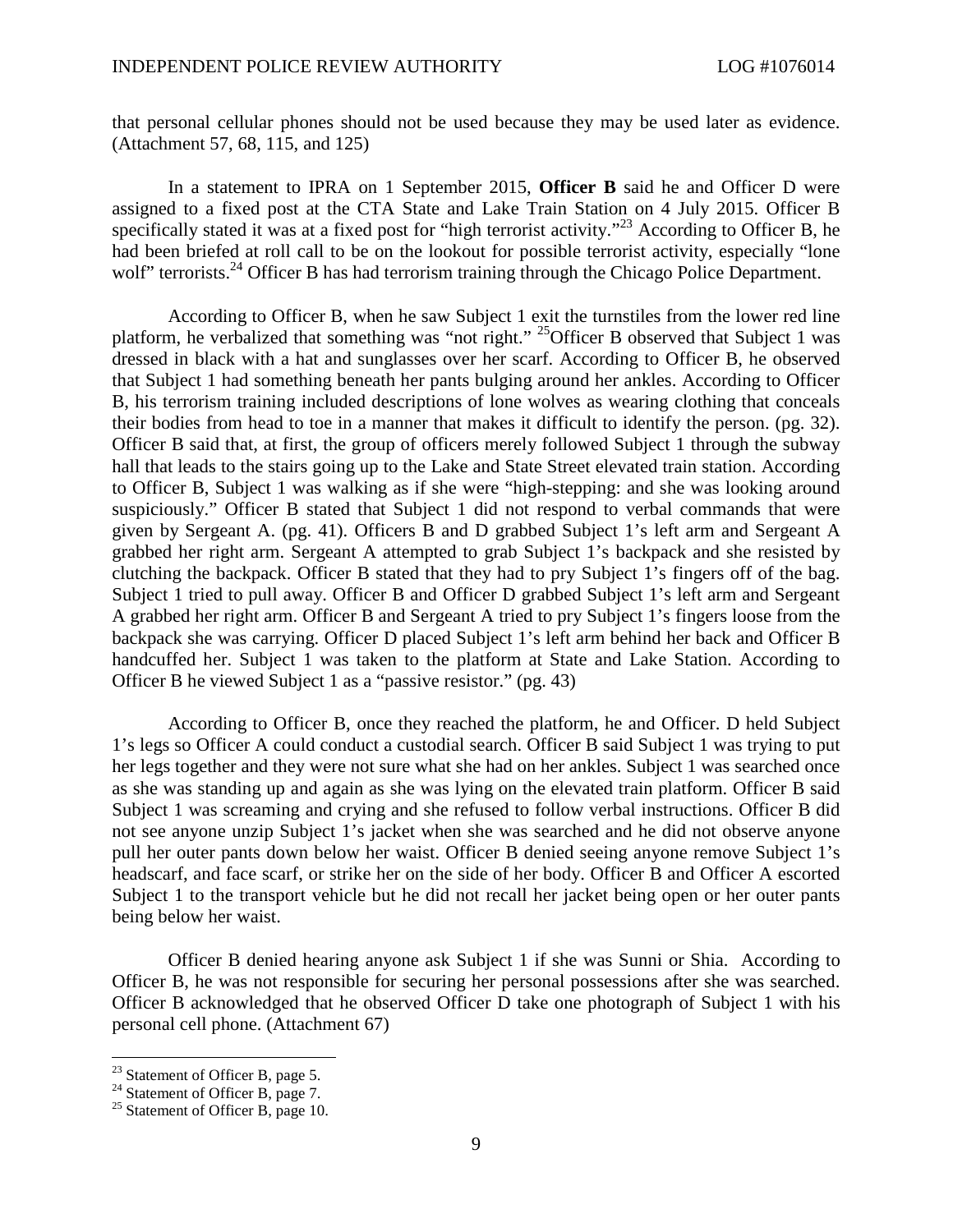In an interview with IPRA on 31 August 2015, **Officer C** said he and Officer A were assigned to fixed posts at the CTA State and Lake Train station on 4 July 2105. Officer C said he and Officer A were informed by Sergeant A, Officer D, and Officer B that there was a suspicious woman dressed in black carrying a book bag walking through the tunnel to the State and Lake Station. Officer C said he and Officer A followed Subject 1 as she exited the underground station and started up the stairs to the elevated train station at State and Lake Street. Officer C said Subject 1 was dressed in black and wearing sunglasses. She carried a book bag in front of her body and walked as if she had "tunnel vision." Officer C said he and Officer A noticed Subject 1 had bulging objects around her ankles. Officer C heard officers in front of him announce their office and tell Subject 1 to stop. Subject 1 gave no indication she heard the officers.

Officer C said Subject 1 failed to comply with the officers' directions. Sergeant A, Officer A, Officer B, and Officer D grab Subject 1 by her left and right arm and attempted to gain control of her but she resisted by clutching her bag and pulling away. Officer C said an explosive detection dog was called to the scene and it was determined that Subject 1 did not have any explosives on her. Officer C remained on the perimeter, keeping civilians from going onto the elevated train platform during this incident. Officer C said he had no physical contact with Subject 1, after she was on the elevated train platform. Officer C denied seeing anyone strike Subject 1 or mistreat her in any way. (Attachment 59, and 65)

#### **INVOLVED OFFICER/S BACKGROUND:**

**Sergeant A –** Sergeant A is a Supervising Sergeant with the Public Transportation Unit 701. Sergeant A is assigned full duty on the fourth watch working from XXXX-XXXX hours. Sergeant A's appointment date was 2 January 1992, and his seniority date is 1 June 2001.

**Officer A** – Officer A is assigned full duty as a call taker with the Alternate Response Section. Officer A has been detailed to this unit since 23 February 2016. Officer A is assigned to second watch working from XXXX-XXXX. Officer A's appointment date was 3 October 1994, and that is her seniority date.

**Officer B** – Officer B is assigned full duty as a Tactical Team Member with the Public Transportation Section/Transit Security Unit. Officer B has been detailed to this unit since 30 June 2013. Officer B is assigned to the fourth watch working from XXXX-XXXX hours. Officer B's appointment date is 26 September 2005, and that is his seniority date.

**Officer C** – Officer C is assigned full duty as a Beat Officer with the Public Transportation Unit. Officer C is assigned to the third watch working from XXXX-XXXX. Officer C's appointment date is 17 May 1993 and that is his seniority date.

**Officer D** – Officer D is assigned full duty as a Tactical Team Officer with the Public Transportation Section/Transit Security Unit. Officer D has been detailed to this unit since 30 June 2013. Officer D is assigned to the fourth watch working from XXXX-XXXX hours. Officer D's seniority date is 7 July 1997.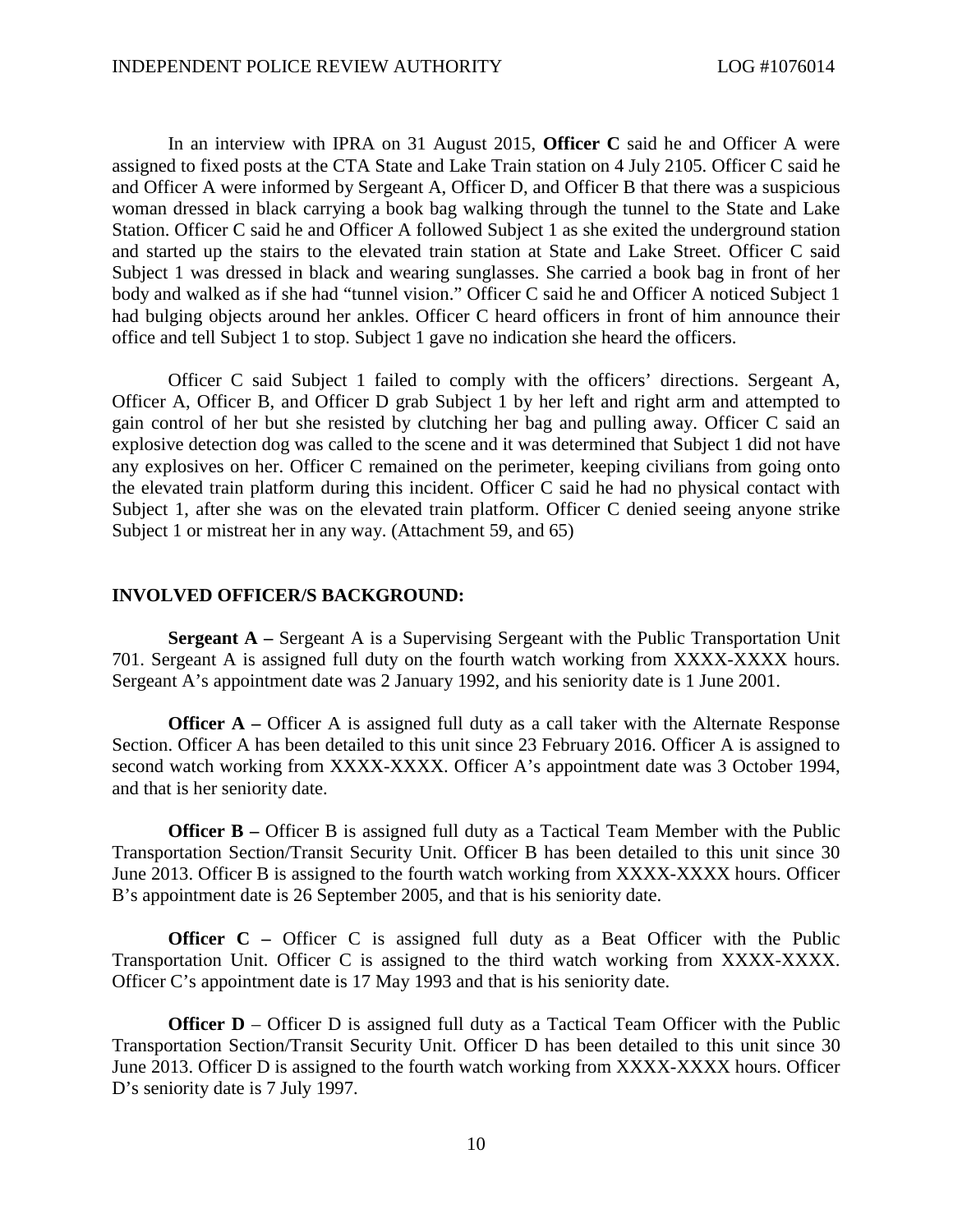# **Fourth Amendment Analysis**

# *1. Arrest of Subject 1*

In his statement to IPRA, Sergeant A said that his original intention was to engage Subject 1 in an investigatory stop. In this instance, Sergeant A, Officer B, and Officer D pointed to specific and articulable facts regarding their suspicions; their statements were not generalized or conclusory. Based on these facts, an investigative stop would have been proper. However, the officers did not engage in a *Terry* encounter. Instead, the CTA video surveillance shows the officers quickly approaching Subject 1 from behind on the steps leading up to the green line platform at State and Lake. It also shows the officers grabbing Subject 1 from behind in such a way that she immediately fell to the steps. It is clear from the video that the three officers grabbed Subject 1 as soon as she was within an arm's length distance. The officers claim that they announced their office multiple times and repeatedly said, "Stop." However, the actions of a majority of the other individuals who climbed the stairs ahead of Subject 1 do not support their claim as they are not seen turning around or otherwise recognizing the officers' presence. Additionally, Subject 1 never looked behind her. Due to these discrepancies and the verifiable evidence of the video, it is more likely than not that the officers failed to announce their office or give any commands prior to grabbing Subject 1. The CTA surveillance video then captures the officers wrestling Subject 1 to the ground and removing the backpack from her arms. Subject 1 was then brought up the remainder of the steps and onto the platform where she was eventually handcuffed.

A police officer may lawfully stop a person for brief questioning when the officer reasonably believes that the person has committed, or is about to commit, a crime. The Illinois legislature has codified this *Terry* standard which provides the following:

"An officer may, after identifying himself as a peace officer, stop any person in a public place for a reasonable period of time when the officer infers from the circumstances that the person is committing, is about to commit, or has committed an offense…" 725 ILCS 5/107-14 (2008).

Thus, the *Terry* standard allows an officer to conduct a brief investigative stop when there is reasonable, articulable suspicion of criminal activity. *People v. Jackson*, 366 Ill.Dec.164, 170 (1st Dist. 2012). The purpose of a *Terry* stop is to permit police to investigate situations or circumstances that provoke suspicion in order to dispel or confirm those suspicions. Officers initiating an investigatory stop must be able to point to specific and articulable facts, which taken together with rational inferences from those facts, suggest criminal activity. *U.S. v. Ruiz*, 785 F.3d 1134, 1141 (7th Cir. 2015). Context is extremely important in these instances; the reasonable suspicion needed to initiate a *Terry* stop can arise from behavior that may in other circumstances be considered innocent. *Id.* Therefore, the behavior and characteristics of the suspect can be taken into consideration by the officers.

Reasonable suspicion is a lower threshold than probable cause and considerably less than a preponderance of the evidence. *Id.* When reviewing an officer's actions in the context of *Terry*,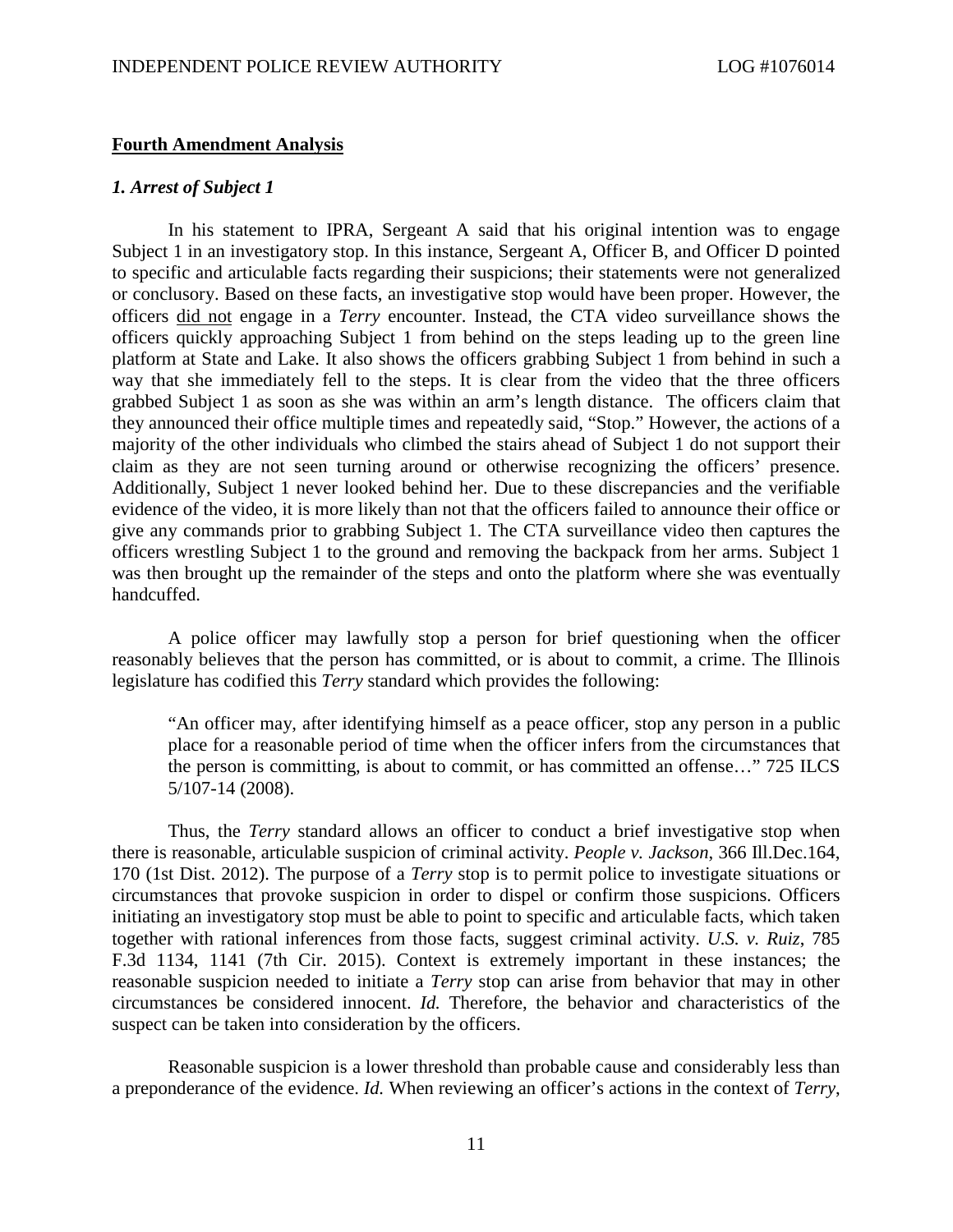the situation confronting the officers must be so far from the ordinary that any competent officer would be expected to act quickly. *People v. Shipp*, 393 Ill. Dec. 301, 309 (Ill. App. Ct. 2d Dist. 2015) quoting *People v. Thomas,* 198 Ill.2d 103 (2001). Therefore, the facts should be considered from the perspective of a reasonable officer confronted with the situation. *Id.*

The investigation following *Terry* must be reasonably related in scope and duration to the circumstances that justified the stop from the onset. Assuming reasonable suspicion exists for a *Terry* stop, a reasonable delay attributable to arranging for a canine unit to conduct a sniff may permissibly extend the duration of the stop. *Ruiz*, 785 F.3d at 1143*.* Additionally, even if an investigative stop is warranted, a police officer will need more to justify a substantive frisk. To justify a protective pat down of a properly detained person, the investigating officer must reasonably believe that the person is armed and dangerous. *Jackson*, 366 Ill. Dec. at 170.

A *Terry* stop can ripen to the level of an arrest, becoming custodial in nature, and require probable cause. This occurs when the stop becomes too long or unreasonably intrusive. *Id.* at 309. A seizure qualifies as an arrest only if a reasonable person in the suspect's position would not have felt free to leave. *U.S. v. Hill*, 818 F.3d 289, 292 (7th Circuit 2016). Factors to consider include the threatening presence of several officers, the display of a weapon by an officer, the physical touching of the suspect's person, or the officer's language or tone of voice which indicates that compliance with the officer's request could be compelled. *People v. Santovi*, 2014 Ill. App. 3d 130075 ¶44 (2014).

In their statements to IPRA, the officers said that Subject 1 was immediately under arrest because she began to resist. According to Officer B and D, because Subject 1 refused "verbal orders"it was decided that they would ["](#page-11-0)grab her."<sup>26</sup> When considering the factors enumerated in *Santovi* in light of the available evidence, a reasonable person in Subject 1's position would not have felt free to leave; three officers were involved in the seizure, all three officers physically took hold of Subject 1, each officer had weapons that were displayed on their hips, and the officers' commands indicated that she had to comply with their requests<sup>[27](#page-11-1)</sup>. Based on the video surveillance footage and the officers' statements, it is clear that Subject 1 was under arrest as soon as the officers grabbed her on the steps.

Under Illinois law, a person commits the misdemeanor of resisting arrest when he or she "knowingly resists or obstructs the performance by one known to the person to be a peace officer." 720 Ill. Comp. Stat. 5/31–1(a). Resistance requires some physical act which creates an obstacle to impede, hinder, interrupt, prevent or delay the performance of an officer's duties. *Williams v. Jaglowski*, 269 F.3d 778, 782 (7th Cir. 2001). However, very minor physical resistance does not constitute resisting arrest. *See City of Pekin v. Ross*, 81 Ill.App.3d 127 (Ill. App. Ct. 3d Dist. 1980) (holding that the arrestee did not resist arrest when he pulled his arms down and in front of him while the arresting officer attempted to place handcuffs on him). Additionally, a mere show of authority by an officer does not constitute a seizure absent some application of physical force or the individual's submission to the assertion of authority. *Abbott v. Sangamon County*, 705 F.3d 706, 719 (7th Cir. 2013) citing *California v. Hodari D.*, 499 U.S.

<span id="page-11-0"></span><sup>&</sup>lt;sup>26</sup> Statement of Officer D, page 10, lines 13-24; Statement of Officer B, page 11, lines 1-10.

<span id="page-11-1"></span><sup>&</sup>lt;sup>27</sup> According to Officer B, the commands were for her to drop the backpack she was holding. Statement of Officer B, page 43, lines 9-17.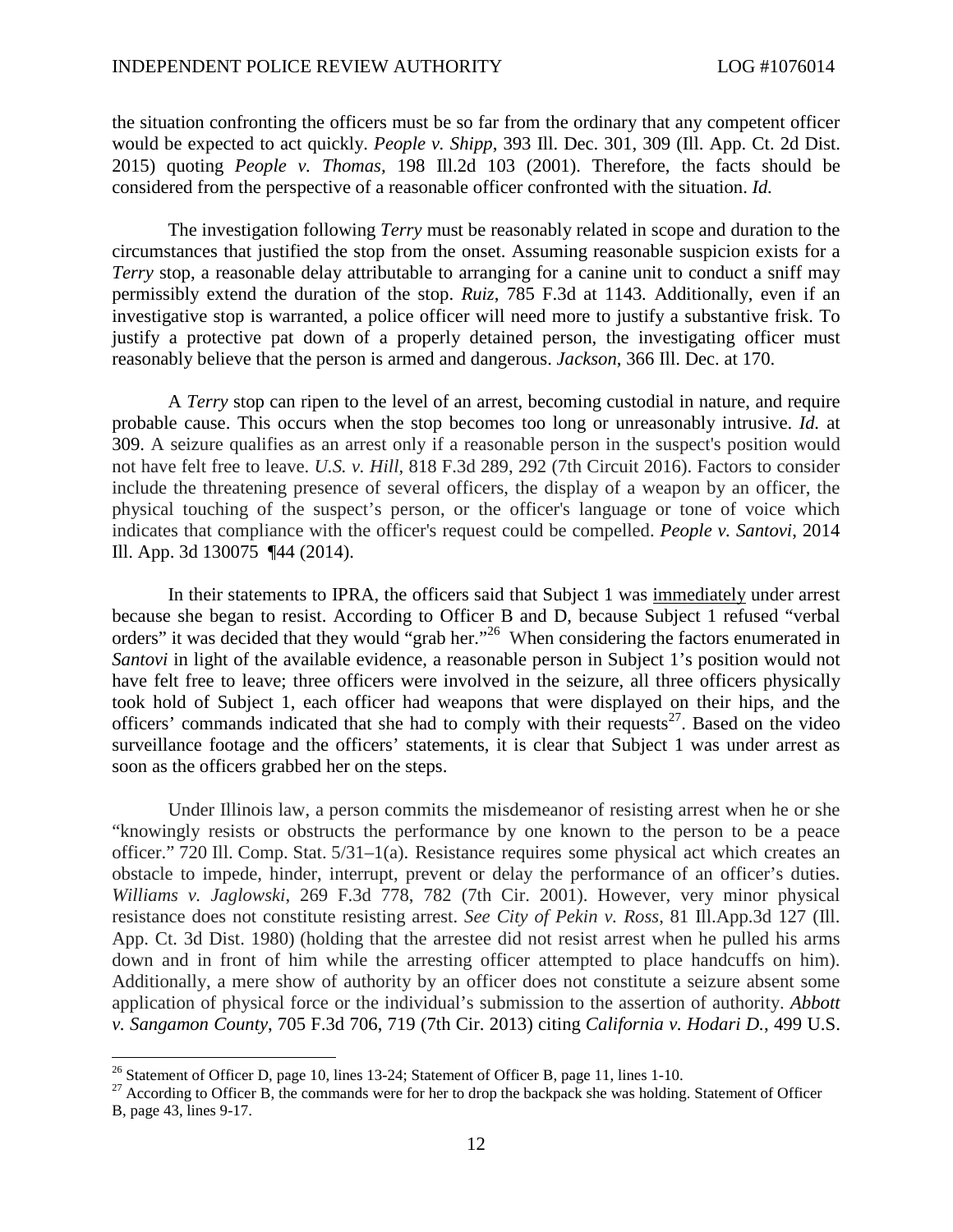621 (1991). An officer's commands to 'stop' or 'halt' are mere displays of authority and do not constitute a formal seizure. *Id.* Therefore, an individual's defiance of an officer's order to stop, absent any application of physical force by the officer, does not constitute a resistance of an attempted arrest. *Id.* at 720.

The probable cause determination to arrest Subject 1 is made with reference to the initial seizure on the stairs. In analyzing the facts as we have them, Subject 1 was not likely aware officers were following her, she was not aware of their intentions to stop her for an investigative stop, and she was not immediately aware who had grabbed her. Once Subject 1 was grabbed from behind, she "gripped her bag really tight" and "resisted" Sergeant A's attempts to take the bag.[28](#page-12-0) However, any initial struggle by Subject 1 could have been the result of her natural reaction because she was "surprised" and had no idea who had approached her from behind.<sup>[29](#page-12-1)</sup> Subject 1's statement to IPRA corroborates that she was not aware that the officers were following her. Subject 1 stated that no one ever asked her to stop as she made her way to the green line platform.<sup>[30](#page-12-2)</sup> The fact that almost none of the other riders in front or behind Subject 1 turned around or reacted to the officers' presence further corroborates that she was not aware she was required to stop or that the officers were behind her. Roughly three minutes passed between the time officers saw Subject 1 exit the train and when they grabbed her on the staircase. During this brief three minute period, the officers did not articulate any facts that gave probable cause to justify the arrest of Subject 1. The facts and circumstances within the officers' knowledge gave rise to a reasonable suspicion to engage in an investigative stop, but not an arrest.

This instance is similar to the facts in *Abbott v. Sangamon County*. In *Abbott*, Cindy Abbott was Tasered after refusing officer's order to stop or halt as she approached the squad car that held her son. The officer testified that he believed Cindy was attempting to help her son escape and gave her verbal commands to stop. The officer testified that when Cindy did not comply with his verbal orders, he Tasered her twice and put her under arrest for resisting. The court held that a jury could reasonably determine that at the time the officer first deployed his Taser, which constituted a formal arrest, the officer lacked probable cause to arrest the suspect for resisting arrest, because there had been no arrest or attempted arrest prior to that point. *Abbott,* 705 F.3d at 719. Additionally, the court held that Cindy's defiance of the officer's orders to halt did not constitute resistance of an attempted arrest. *Id.* at 720. Similar to *Abbott*, the justification for the arrest was that Subject 1 had resisted. However, at the point the officers' grabbed Subject 1 there had been no prior arrest or attempted arrest. Additionally, even if Subject 1 heard the commands to stop, her initial defiance of Sergeant A's orders did not constitute resistance of an attempted arrest. Based on the totality of the circumstances, the initial seizure of Subject 1 constituted a formal arrest and was unjustified pursuant to Fourth Amendment principles.<sup>[31](#page-12-3)</sup>

However, in civil and administrative matters, because the initial arrest may be tainted by a possible constitutional violation it does not follow that an officer's later discovery of probable

<span id="page-12-0"></span><sup>28</sup> Statement of Officer B, page 41, lines 18-24.

<span id="page-12-1"></span><sup>&</sup>lt;sup>29</sup> Statement of Subject, page 5, 52.

<span id="page-12-3"></span><span id="page-12-2"></span><sup>&</sup>lt;sup>30</sup> Statement of Subject 1, pages 51-52.

 $31$  As a result of this incident, Subject 1 was charged for resisting arrest under case number 15-12229660. At the bench trial in the matter, the judge found her not guilty of the charged offense.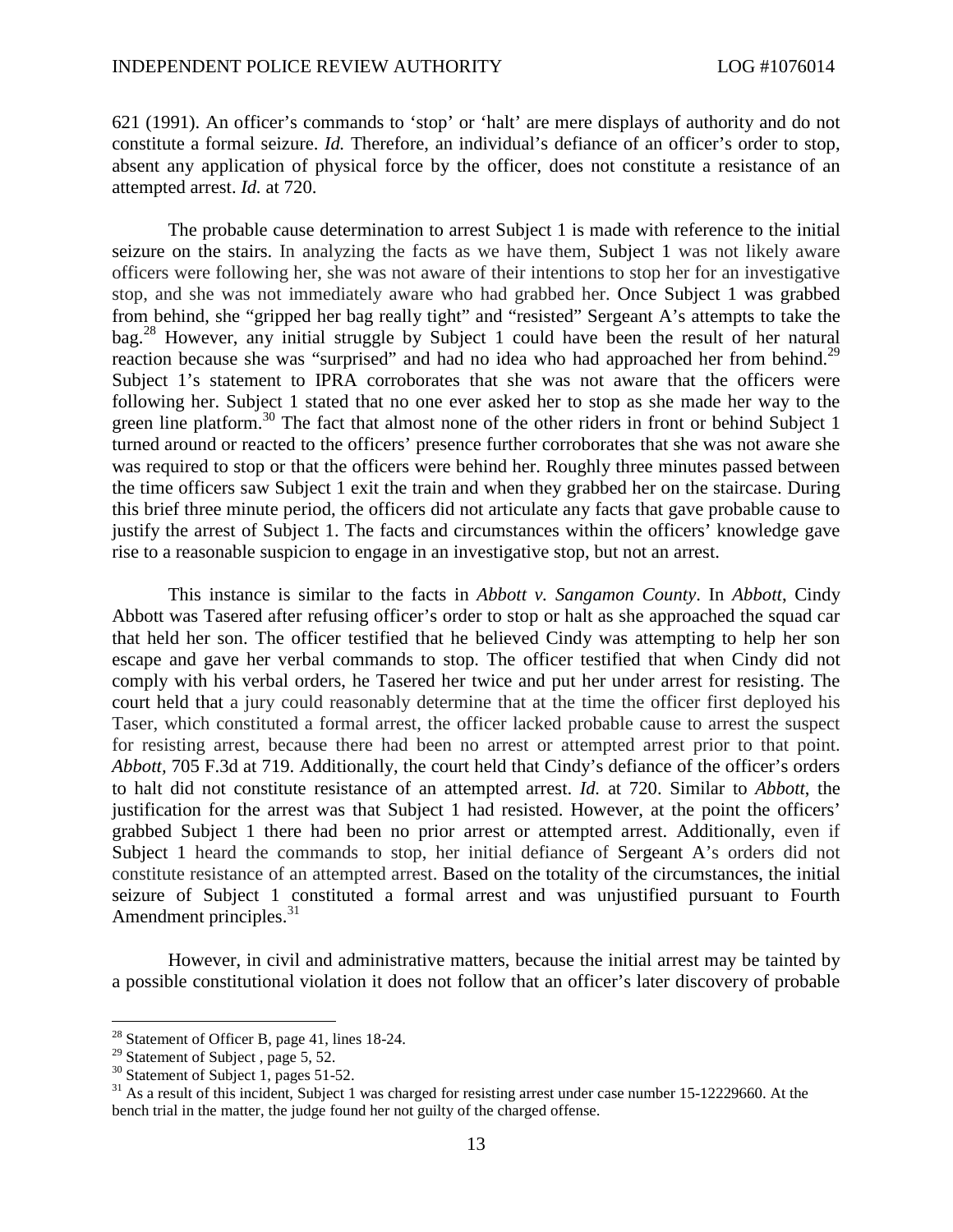cause to arrest is undermined by that earlier violation. *Williams v. Carroll*, 2010 WL 5463362 at ¶ 4 (N.D. Ill. 2010) (holding that the lack of probable cause for an initial stop does not vitiate an officer's later discovery of probable cause to arrest). While in criminal cases, the doctrine of "fruit of the poisonous tree" renders anything following the initial arrest to be tainted, no such doctrine extends when examining false arrest claims. *See Towens v. City of New York*, 176 F.3d 138 (2d Cir. 1999). Based on the officer statements, Subject 1 continued to struggle, resist, and pull away well beyond the officers' initial seizure. Officer A described her as "aggressively resisting."[32](#page-13-0) According to Officer A, Subject 1 continued to resist, fight, and pull away after the initial seizure.<sup>[33](#page-13-1)</sup> Sergeant A stated that after the initial seizure, Subject 1 refused to drop the backpackand continued to fight with the officers trying to restrain her[.](#page-13-2)<sup>34</sup> Officer B described her as a "passive resister" throughout the encounter because she was "resisting the whole time."<sup>[35](#page-13-3)</sup> Officer D also described Subject 1 as a "passive resister" and stated that she ignored verbal direction and continued to pull away from the officers.<sup>[36](#page-13-4)</sup> A reasonable person in the officers' shoes could have believed that the continued physical struggle by Subject 1 was enough to "impede, hinder, interrupt, prevent or delay" the officers' actions in attempting to engage Subject 1in an investigatory stop.<sup>37</sup> Subject 1's continued actions would have created independent probable cause to arrest her for resisting. Therefore, based on the totality of the circumstances, the formal arrest for resisting was justified<sup>[38](#page-13-6)</sup>

# *2. First custodial search of Subject 1*

At the time of this incident, custodial searches of an arrestee were authorized by General Order 06-01-03. Pursuant to General Order 06-01-03:

Members taking a person into custody or accepting custody from other members will be responsible for conducting a thorough search in accordance with the established Department procedures.

Field searches will be conducted by a member who is of the same gender...

The order cites to the Department directive entitled "Interrogations: Field and Custodial" for a definition of 'field search.' General Order 04-03 defines the authority of a Department member to search a person stopped for temporary questioning pursuant to *Terry v. Ohio* but does not define a custodial search incident to arrest. A search incident to valid arrest does not require any additional justification for Fourth Amendment purposes. Therefore, a custodial pat down and search for officer safety once an individual is in custody does not require a warrant and is valid as a search incident to arrest. *United States v. Robinson*, 414 U.S. 218 (1973).

<span id="page-13-0"></span><sup>&</sup>lt;sup>32</sup> Statement of Officer A, page 33, lines 8-10.

<span id="page-13-1"></span><sup>&</sup>lt;sup>33</sup> Statement of Officer A, page 45, lines 1-15.

<span id="page-13-2"></span><sup>&</sup>lt;sup>34</sup> Statement of Sergeant A, page 15.

<span id="page-13-4"></span><span id="page-13-3"></span><sup>&</sup>lt;sup>35</sup> Statement of Officer B, pages 42-43.

<sup>&</sup>lt;sup>36</sup> Statement of Officer D, page 60, lines 10-17.

<span id="page-13-5"></span><sup>&</sup>lt;sup>37</sup> The probable cause determination concerns not what the officers actually believed but what a reasonably prudent person in the officer's shoes would have believed. *See*, *e.g., Devenpeck v. Alford*, 543 U.S. 146 (2004).

<span id="page-13-6"></span> $38$  It is important to note that the officers stated Subject 1 was under arrest as soon as she resisted but our analysis determined that the grab on the stairs constituted the initial seizure for Fourth Amendment purposes.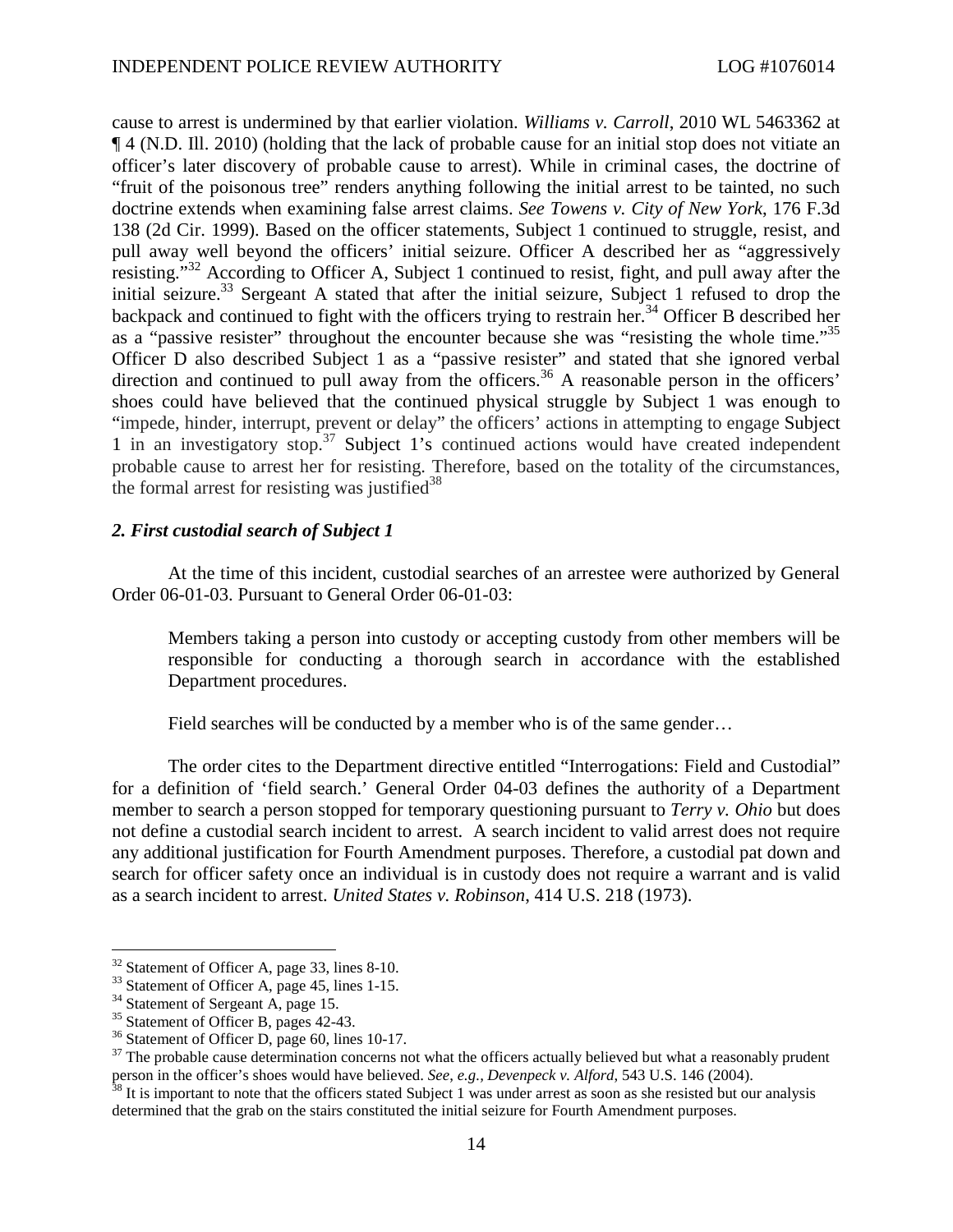In this instance, Officer A acknowledged that she conducted a "custodial pat-down" of Subject 1 while she was standing on the elevated train platform. Officer A was not involved in the initial take down of Subject  $\overline{1}$  but served as an assisting officer.<sup>[39](#page-14-0)</sup> Considering the totality of circumstances known to Officer A at the time, it could have been reasonable for her to conclude that the arrest of Subject 1 was valid because of her continued struggle with the officers after the initial seizure. Pursuant to Department guidelines, Officer A was responsible for conducting a custodial search of Subject 1 because she was the only female officer on scene. Because Officer A performed a "custodial pat-down" for officer safety permitted by law and Department policy, the initial custodial search of Subject 1 was justified.

## *3. Search of Subject 1 by the explosive detection canine team*

Special Order 03-04-01 defines the responsibilities and tasks all canine teams, including the explosive detection canine team. Pursuant to the order, if a Department member has "determined that services of an explosive detection canine team is necessary" then the member will inform the OEMC dispatcher to request the assignment of an explosive detection canine team. The order does not further define or expound on situations in which an officer may call for an explosive detection canine team.

It has long been held that dog sniffs may occur in the absence of a warrant, probable cause, or even individualized suspicion. *See, e.g.*, *United States v. Place*, 462 U.S. 696 (1983) (holding that a dog sniff is not a search within the meaning of the Fourth Amendment); *Illinois v. Caballes* 543 U.S. 405 (2005) (a canine sniff around the perimeter of a car following a routine traffic stop does not violate the Fourth Amendment if the duration of the stop is justified by the traffic offense). In Illinois, it has been held that to conduct a canine sniff, government must have a reasonable suspicion of criminal activity, based upon articulable facts. *See People v. Cox*, 318 Ill.App.3d 161 (Ill. App. Ct.  $5<sup>th</sup>$  Dist. 200) (holding that permissible investigative stops under *Terry* and its progeny have been extended to almost any situation in which a law enforcement officer has a reasonable suspicion of criminal activity, including canine sniffs).

The use of canines for narcotic detection and the use of canines for explosive detection, while seemingly similar on the surface, are conceptually distinct. In times of increased national security, the use of dogs trained to sniff for explosives presents a heightened special need which may justify bypassing ordinary Fourth Amendment procedures. The use of bomb sniffing dogs, which is a separate practice from dogs used to sniff for drugs, may be subject to less stringent requirements due to heightened circumstances.

Even when applying the reasonable suspicion standard to this instance, the officers were able to point to specific and articulable facts regarding Subject 1's behaviors that aroused their suspicions. Additionally, the officers were able to point to environmental contexts and a specific Department bulletin that added to their suspicion. When considering the totality of the circumstances and the facts known to the officers at the time, Sergeant A's request for an explosive detection canine team was reasonable. Therefore, the sniff search that was conducted of Subject 1's persons and belongings was justified.

<span id="page-14-0"></span><sup>&</sup>lt;sup>39</sup> Arrest Report of Subject 1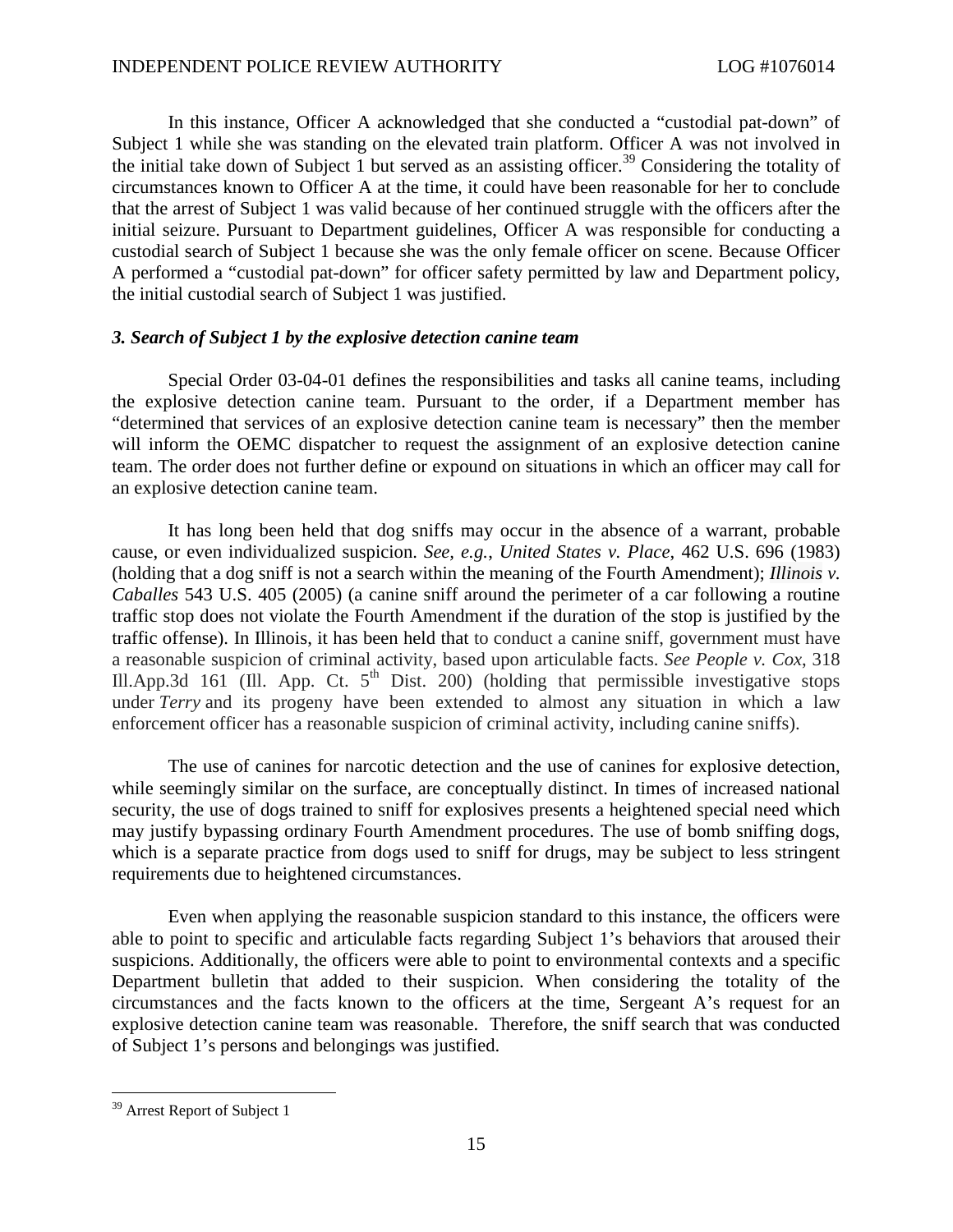# *4. Second custodial search of Subject 1*

Officer A searched Subject 1 a second time when she was lying on the elevated train platform. Officer A stated that during the second search, she did not remove any of Subject 1's clothing but she removed Subject 1's headscarf and veil and unzipped her jacket. Officer A stated she patted down Subject 1 after she unzipped her jacket and she "may have" rolled down the top elastic band of Subject 1's pants so she could feel around her waist. Officer A said she "might have" reached under Subject 1's sweatshirt when she was conducting the search on the platform. Officer A said she did not believe she reached inside Subject 1's pants or exposed any skin when she searched Subject 1.

Officer A stated the reason for conducting a second custodial search was because Subject 1 was wearing two layers of clothing and she believed that Subject 1 was hiding something.<sup>[40](#page-15-0)</sup> Officer A characterized the second search of Subject 1 as a protective pat-down that was done for officer safety.<sup>[41](#page-15-1)</sup> Officer A stated that the second pat-down of Subject 1 occurred after the canine unit performed a search of Subject 1 and her belongings.

At the time of the second custodial pat-down, Subject 1 was under arrest. Officer A stated officer safety concerns when conducting the second custodial pat-down. However, Subject 1 was already subjected to a custodial pat-down by Officer A and thorough search by a canine unit. At this point in the encounter, officer safety was not a sufficient justification. Based on the totality of the circumstances, the second custodial search of Subject 1 was unjustified.

## *5. Search of Subject 1 prior to transport*

General Order 06-01-03 states that members accepting custody from other members will be responsible for conducting a throughout search of the arrestee. In this instance, the officers responsible for transporting Subject 1 to the X District lock-up would be responsible for conducting another search because the transport officers were accepting custody of Subject 1. Because the order requires that all field searches be performed by a member of the same gender, Officer A, as the only female officer on scene, would have been responsible for searching Subject 1 prior to transport per General Order 06-01-03.

At the point Subject 1 was taken for transport to the X District lock-up, she had undergone three previous searches. Officer A admitted that after the second pat down of Subject 1, she did not uncover any contraband or weapons. Additionally, the canine unit did not alert on Subject 1's body or backpack. Officer A stated that a "more thorough search" was needed before Subject 1 was transported to the First District lockup.<sup>[42](#page-15-2)</sup> Officer A was not aware of the general order requiring Department members accepting custody to perform an additional search nor was she aware whether there was a female officer present with the transport van.<sup>[43](#page-15-3)</sup>

<span id="page-15-0"></span><sup>40</sup> Statement of Officer A, page 39, lines 12-14.

<span id="page-15-1"></span><sup>&</sup>lt;sup>41</sup> Statement of Officer A, page 39-40, lines 12-3.

<span id="page-15-2"></span><sup>&</sup>lt;sup>42</sup> Statement of Officer A, page  $48$ , lines  $8-11$ .

<span id="page-15-3"></span><sup>&</sup>lt;sup>43</sup> Statement of Officer A, page 76, lines 7-18.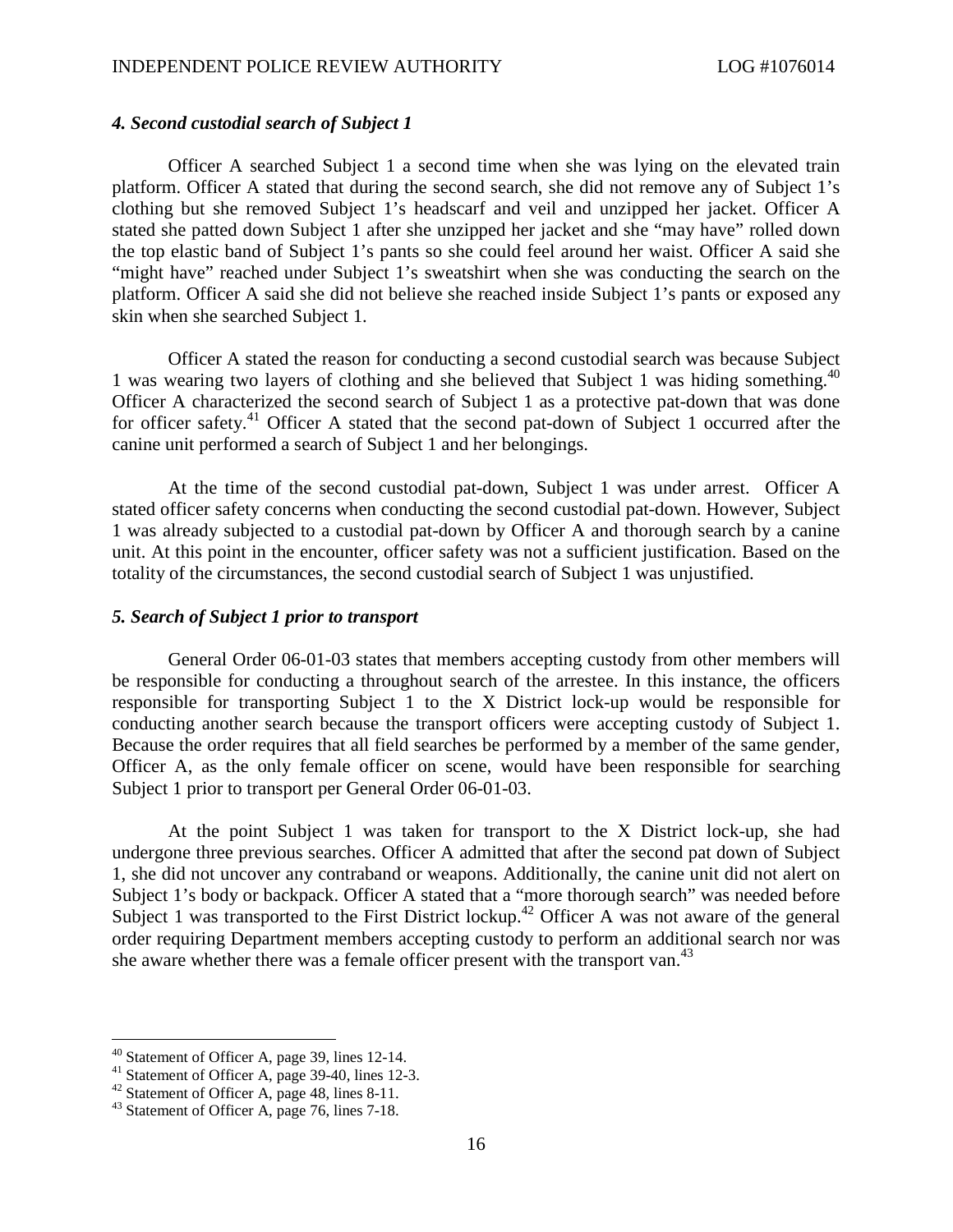Officer A's failure to understand the general orders, while concerning, does not negate the fact that the general order in place at the time required Department members accepting custody of an individual to perform a "thorough search" and the search be conducted by a Department member of the same gender. However, Officer A knew that Subject 1 was sufficiently searched at the time prior to transport as she had performed two custodial searches. Based on the totality of the circumstances, the search prior to transport was unjustified.

# *6. Strip search of Subject 1*

At the time of this incident, General Order 06-01-03 controlled strip searches by Department members. In pertinent part, the general order states:

Arrestees will not be subject to strip search for any offense unless specific factors are present which establish [there is additional text that is covered by an attachment stamp that cannot be deciphered] that the search will uncover a weapon or contraband.

Strip searches will be ordinarily conducted in a police lockup and include prior written approval of the station supervisor using the Report of Strip Search.

Officer A violated G06-01-03 when she took Subject Subject 1 was required to bend and turn so Officer A could visually see her breast, buttocks, and vaginal area. Officer A said she did not have permission from anyone to conduct this search nor did she have any basis for believing that the search would uncover a weapon or contraband. Officer A's actions were contrary to Fourth Amendment and Department principles. Based on the totality of the circumstances, the strip search of Subject 1 was unjustified.

#### **CONCLUSION/ANALYSIS:**

The Reporting Investigator recommends that **Allegation #1 against Sergeant A**, that he failed to properly supervise officers under his command during the detention, search, and arrest of Subject 1 be **SUSTAINED.**

Sergeant A, as the supervisor on scene during this incident, made the decision to stop Subject 1 on the steps to the elevated train platform to determine if she was a threat. Sergeant A violated Rule 2 when he, and officers under his command, conducted this stop in a manner that was contrary to the stated policy, goals, rules, regulations, orders or directives of the Department. Sergeant A violated Rule 3 when he failed to promote the Department's efforts to implement its policy or accomplish its goals and Rule 10 by being inattentive to his duties. The Department states Rule 3 applies to supervisory and other members who, through carelessness, inefficiency or design fail to implements all policy goals, rules, regulations, orders, and directives of the Department…….or who through carelessness, inefficiency or design fail to become aware of any such violation, when their assigned duty or supervisory responsibility would require them to become so aware.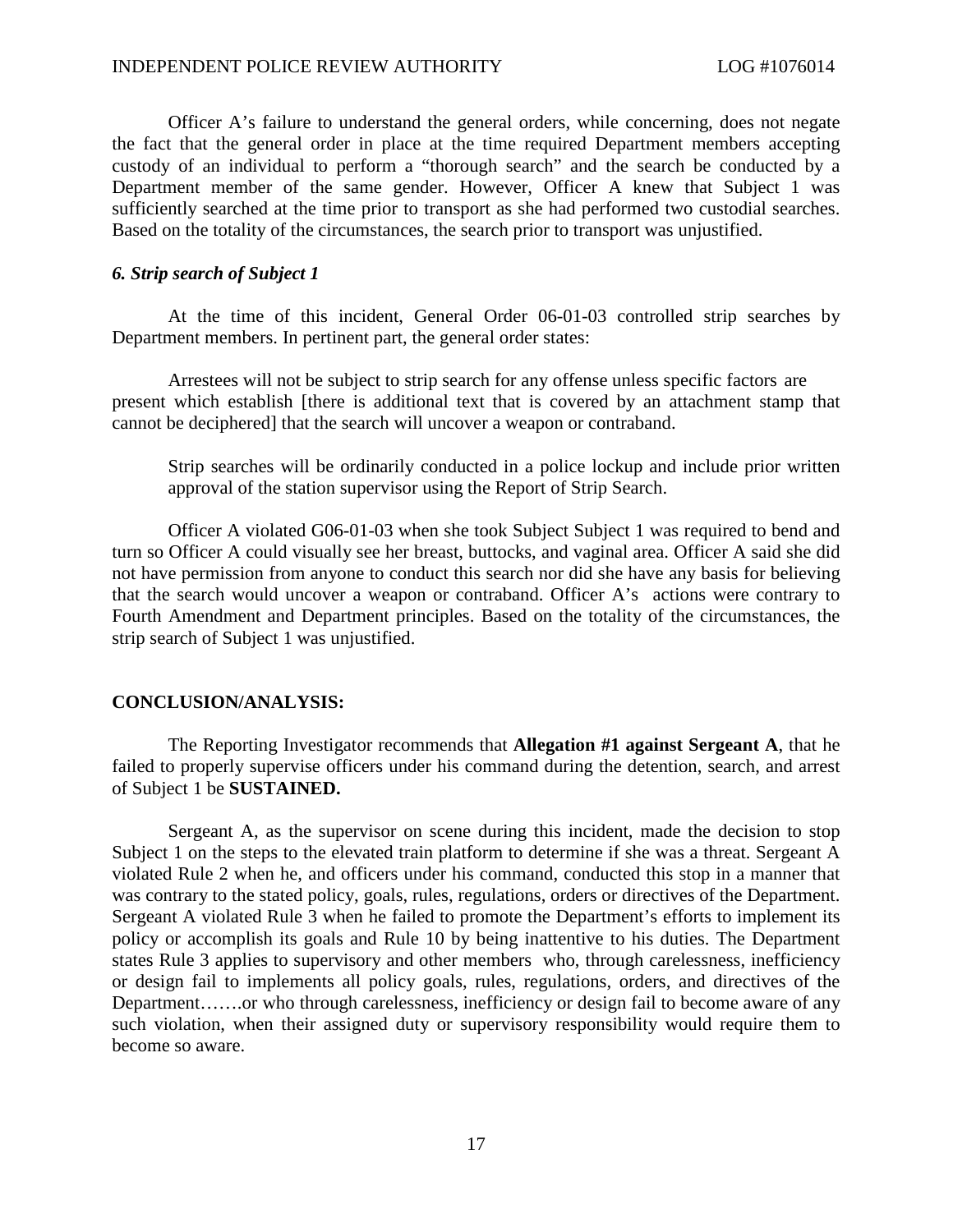Sergeant A was present when Officer A and Officer D used their personal cell phones to take video images of Subject 1 and/or her personal possessions at the elevated train station. He was present in the District Station when a strip-search was conducted on Subject 1, and when Officer A disposed of Subject 1's perishable food items.

When Sergeant A was interviewed on 21 September 2015, Sergeant A said he was not aware of any Department policy that prohibits the use of personal cell phones by officers responding to incidents. He said it is common practice for officers to take photos so they can be used later to complete reports. Sergeant A said there is no requirement for officers to account for photographs they take using their personal cell phones. Sergeant A had a supervisory responsibility and an assigned duty to know that Uniform and Property U 04-01, Personal Appearance, Uniform/Citizen's Dress and Equipment states, "**members will not have in their possession or use ….cameras while on duty, unless otherwise authorized by their unit commanding officer. Personal cellular phones or other electronic telecommunications devices will be worn on the belt or carried concealed."** Sergeant A violated Rules 3 and 6 through his inattention to duty or through carelessness, inefficiency, or design when he failed to become aware of this violation, when his duty or supervisory responsibility required him to become so.

Sergeant A said he did not know how many times Subject 1 was searched during this incident, and he did not give anyone permission to conduct a strip-search of Subject 1 at the X District Station. Sergeant A can be clearly seen on the CTA video walking around the elevated train platform as Subject 1 was being searched by Officer A and then by a K-9 unit. Sergeant A was the on-scene supervisor when Subject 1 was removed from the elevated platform by Officer A and Officer B and taken to a transport van where Officer A improperly searched her again. Sergeant A was at the District Station when the transport van arrived and Officer A took custody of Subject 1 and escorted her to the rest room where she conducted a strip-search on Subject 1. Sergeant A said he knew Officer A was conducting a search of Subject 1 when she took her into the restroom. Officer A said Sergeant A knew she was taking Subject 1 into the restroom to ensure she was not in possession of any items she should not take into the lock-up.

Sergeant A said he knew Subject 1 was searched at least once on the platform and he expected her to be searched again either in the paddy wagon or at the station. Sergeant A said that was common practice. During his interview, Sergeant A said the purpose of those searches i.e. in the van or at the station, is to conduct a more thorough search in order to look for smaller items. He went on to say when a person is in custody officers have the right to search any part of the body that can secret something small. It is inconceivable that Sergeant A had no idea Officer A was going to conduct a strip-search of Subject 1.

Officer A informed Sergeant A that she did not find any contraband on Subject 1 during the two searches she performed on her while she was on the elevated train platform. The K-9 handler advised Sergeant A that no explosive devices were found during his sweep of the platform and Subject 1 and the objects around her ankles were ankle weights. Sergeant A said he did not know that Officer A conducted a fourth search of Subject 1 in the back of the transport van and he was not aware she conducted a strip-search in the District Station where he was present. Sergeant A had a supervisory responsibility to know the number and types of searches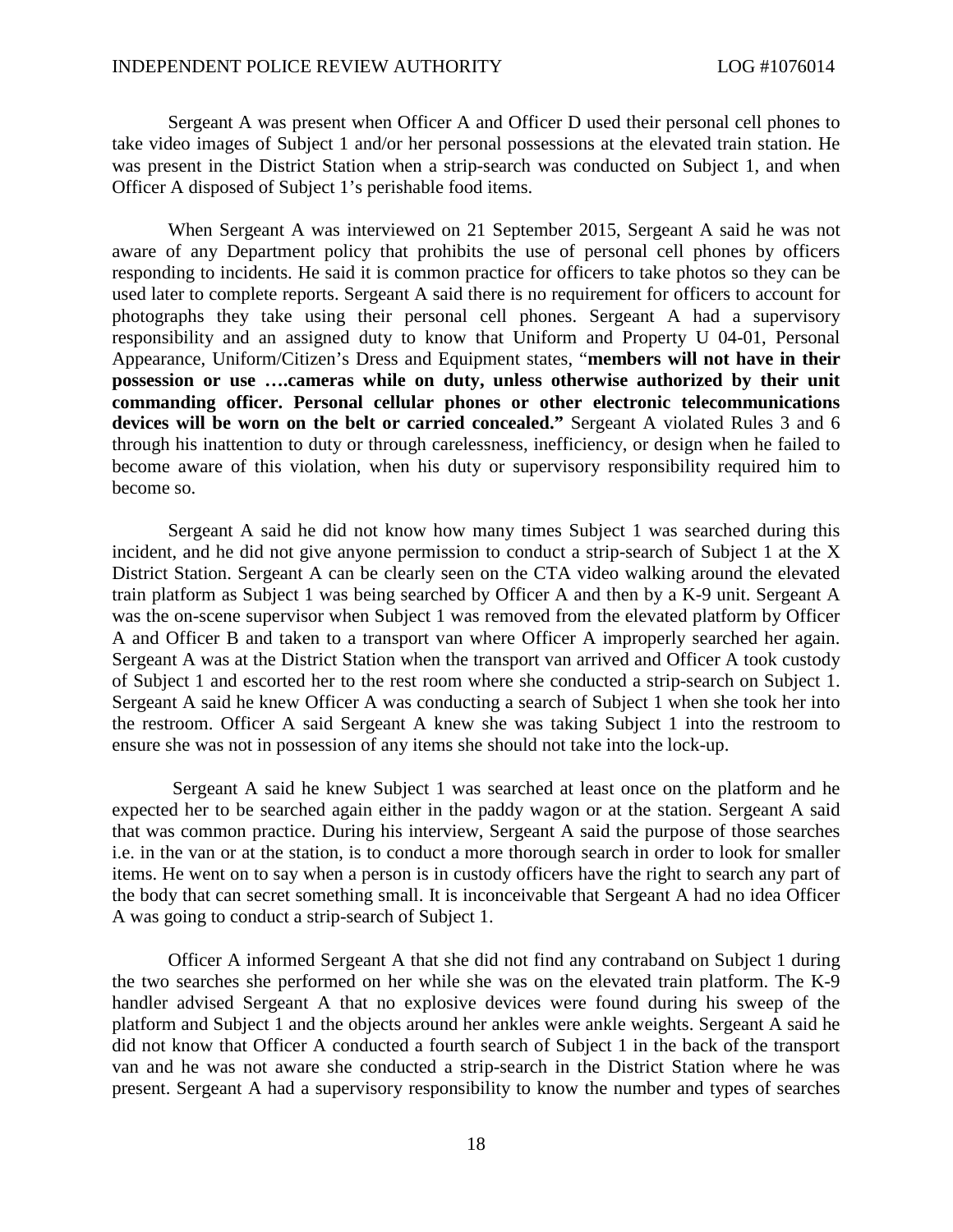that were being conducted on Subject 1. Subject 1 had been searched on three separate occasions by Officer A and once by a K-9 unit before she reached the District Station. Sergeant A violated Rule 3, 6, 10, and G06-01-03 through inattention to duty and carelessness, inefficiency or design when he failed to become aware of this violation, when his assigned duty or supervisory responsibilities would require him to be aware that Officer A was conducting a strip-search prior to obtaining prior written approval from the station supervisor

Sergeant A said he had possession of the book bag containing Subject 1's food and personal items. Officer A threw away perishable food items belonging to Subject 1. Officer A said she disposed of the food items outside the District Station after Subject 1 was placed into lock-up. S07-01 states, "Perishable items that will rot or decompose, such as fruit, or meat, and not specifically excluded by this directive will not be retained after being inventoried. Inventorying officers will instead complete the inventory, **obtain the designated supervisor's approval** and dispose of the perishable items." "Whenever perishable goods are disposed of pursuant to item IV-C-3-g of this directive **the approving supervisor**: enter into eTrack "comments "section of the inventory information about how and when the items were destroyed; print copy 1 –Inventory copy and fax to the Evidence Recovery Property Section (ERPS), notifying ERPS the items have been destroyed, and send copy 1 – Inventory Copy and the original fax coversheet to ERPS through police mail." Sergeant A violated Rules 3, 6, and S07- 01 when through his inattention to duty or carelessness, inefficiency or design he failed to become aware of this violation, when his assigned duty or supervisory responsibility required him to be aware that Officer A was disposing of food items without complying with Department policy.

The Reporting Investigator recommends that **Allegation #2** against Sergeant A, that he approached Subject 1 from behind without warning, grabbed her arm and attempted to take her book bag be **SUSTAINED**. Sergeant A violated Rule 2 when he assisted Officer A, Officer B and Officer D in restraining Subject 1 and taking her book bag. Subject 1 was stopped and placed under custodial arrest without justification. Sergeant A said he identified himself as a police officer and Subject 1 failed to stop. The officers who were with Sergeant A indicate they heard Sergeant A identify himself to Subject 1. A review of the CTA Video and Subject 1's statement suggest, it is more likely than not, that Subject 1 did not hear Sergeant A direct her to stop. Subject 1 did not know who grabbed her from behind or who was trying to take her book bag. The actions of these officers were contrary to the letter and spirit of the Department's policy on interrogations in the field and custodial.

The Reporting Investigator recommends that **Allegation #1 against Officer A,** that she approached Subject 1 from behind without warning, grabbed her arm, and attempted to take her book bag be **SUSTAINED.** Officer A violated Rule 2 when she assisted Sergeant A, Officer B, Officer C, and Officer D in restraining Subject 1. Subject 1 was stopped and placed under custodial arrest without justification. Sergeant A said he identified himself as a police officer and Subject 1 failed to stop. The officers who were with Sergeant A indicate they heard Sergeant A identify himself to Subject 1. A review of the CTA Video and Subject 1's statement suggest, it is more likely than not, that Subject 1 did not hear Sergeant A direct her to stop. Subject 1 did not know who grabbed her from behind or who was trying to take her book bag. The actions of these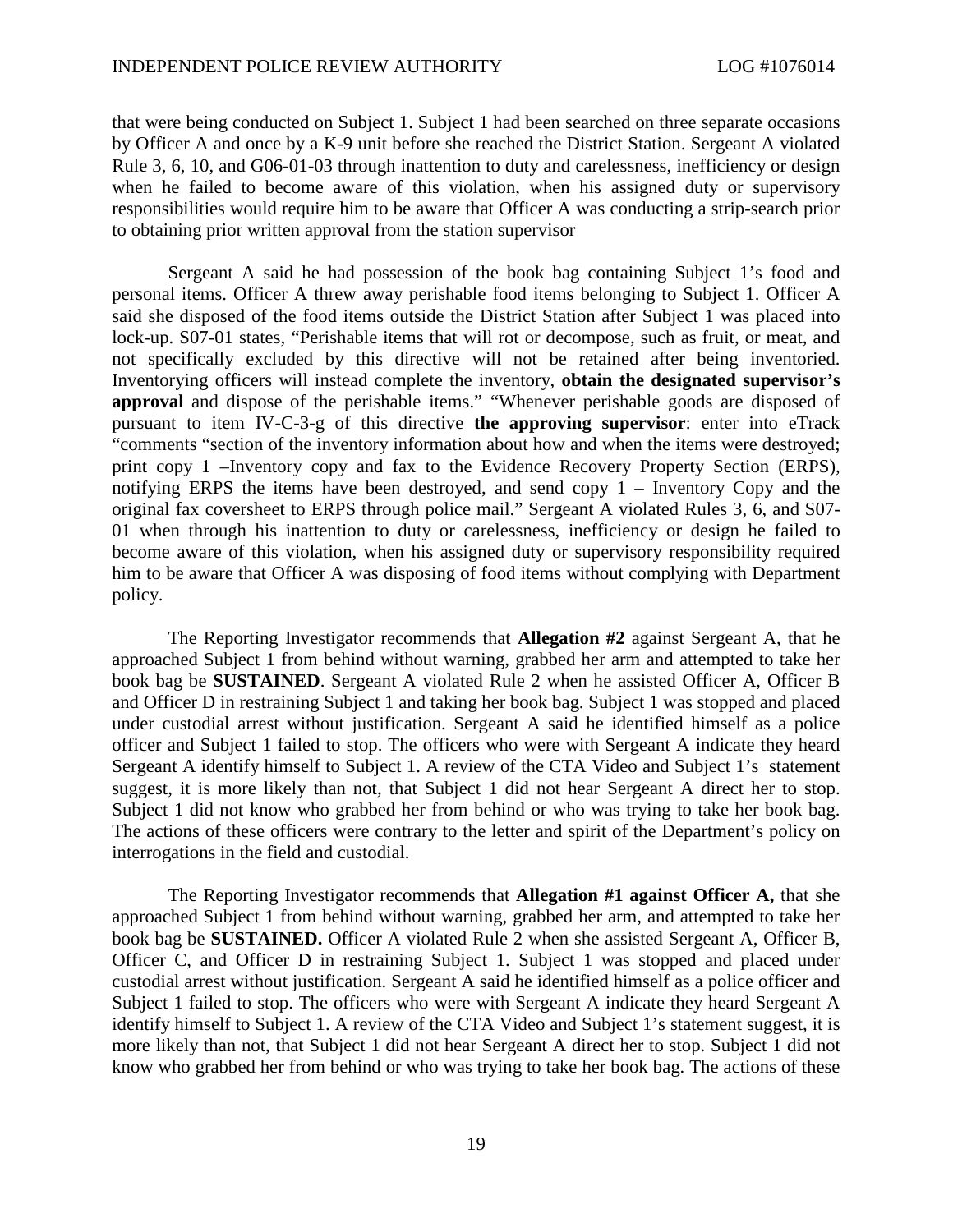officers were contrary to the letter and spirit of the Department's policy on interrogations in the field and custodial.

The Reporting Investigator recommends that **Allegation #2** against **Officer A,** that she choked Subject 1 without justification be **NOT SUSTAINED**. Subject 1 was in police custody when this search was conducted. Officer A said Subject 1 was not cooperative and she may have held her face and attempted to turn her head while Subject 1 was being searched. Officer A and the other officers present deny that Subject 1 was ever choked. The available evidence was insufficient to prove or disprove this allegation.

The Reporting Investigator recommends **Allegation #3** against **Officer A,** that she conducted an improper search of Subject 1 at the State and Lake CTA Station, be **SUSTAINED**. Officer A conducted an initial custodial search of Subject 1 while she was standing on the elevated train platform and Subject 1 and her personal belongings were swept by an explosive K-9 unit and it was determined she did not have any explosive items. Officer A's stated purpose for conducting this search was "officer safety." Officer A was not justified when she conducted an additional custodial search of Subject 1 as she lay on the elevated train platform. Officer A violated Rule 2, 6, General Order G06-01-03, and the Fourth Amendment of the United States Constitution.

The Reporting Investigator recommends that **Officer A** be **EXONERATED** regarding **Allegation #4,** that she took Subject 1's headscarf and face scarf off and threw them to the ground. The actions taken by Officer A were lawful and proper. Subject 1's head and face scarf were removed during a custodial search. Officer A said she handed these items to an officer standing nearby prior to conducting the custodial search or she placed the items on the train platform. Officer B and Officer D said they did not see Officer A throw these items on the platform. There is no indication there was any malice or forethought when the items were placed on the platform or handed to other officers. Officer A acknowledged that she removed Subject 1's head and face scarf. Officer A's actions were lawful and proper during this custodial search.

The Reporting Investigator recommends that **Allegation #5** against **Officer A,** that she walked Subject 1 to a police van with her clothes in disarray and her body exposed to the public, be **UNFOUNDED.** A review of the CTA video does not support the allegation. Subject 1 wore multi-layered clothing throughout this incident. None of those items was removed before Subject 1 was placed inside the police van to be transported to the First District Station.

The Reporting Investigator recommends that Allegation #6 against **Officer A,** that she conducted an improper search of Subject 1 in the back of a police van, be **SUSTAINED.** Officer A searched Subject 1 in the back of the police van prior to transporting her to the District Station. Officer A had conducted two custodial searches of Subject 1 prior to escorting her to the van. Additionally, Subject 1 and her personal belongings were searched by an explosive detection dog and it was determined she did not have any contraband. Officer A's search of Subject 1 in the van was not justified. Officer A had no expectation that she would uncover any items that had not been found during the three prior searches. Officer A violated Rule 2, General Order G06- 01-03, and General Order G04-03.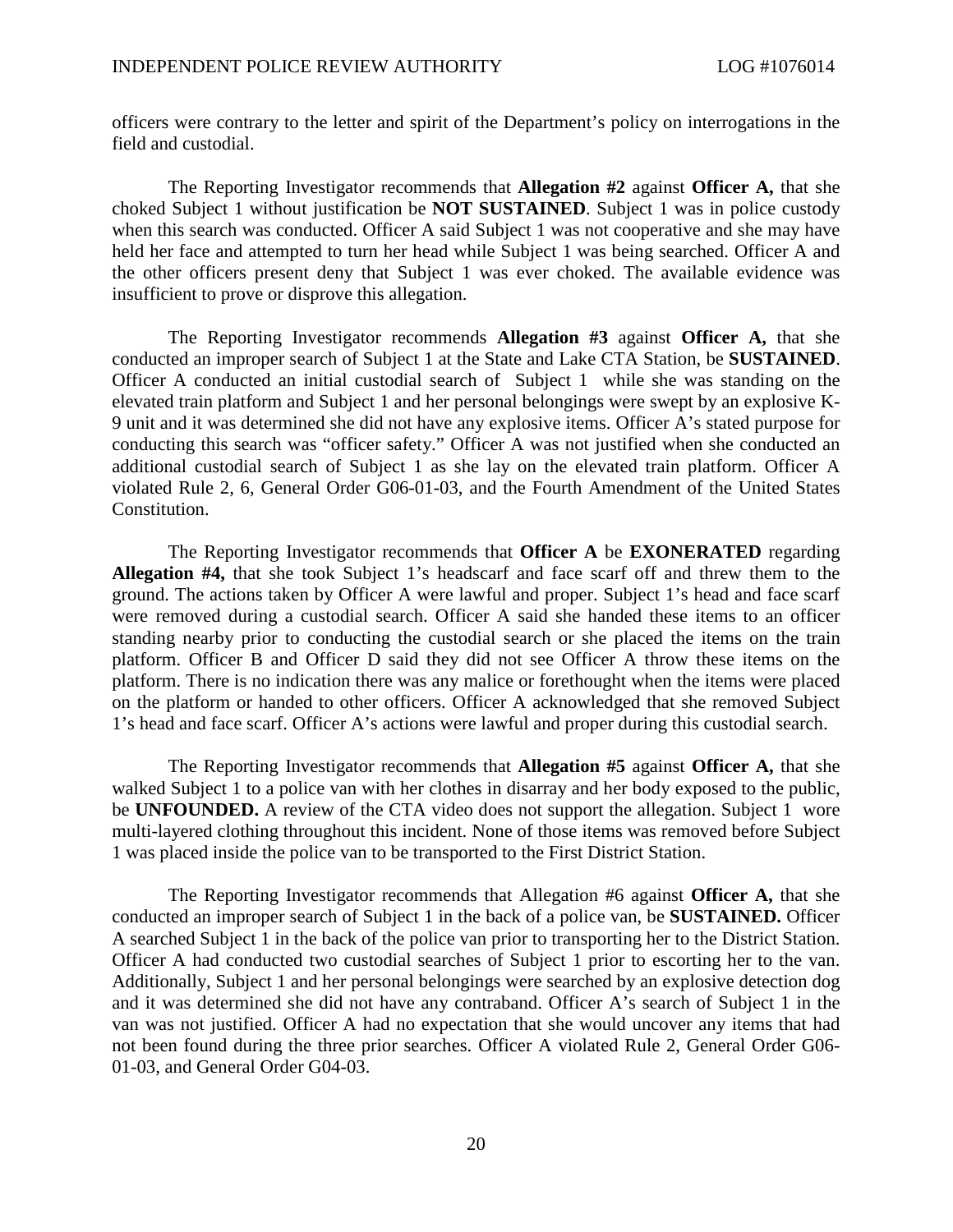The Reporting Investigator recommends that **Allegation #7** against **Officer A,** that she told Subject 1, "You are ISIS, Why did you come here to kill Americans?" be **NOT SUSTAINED.** There is insufficient evidence to prove or disprove this allegation. Officer A said she never made these comments and there was no one in the back of the van during this incident except Officer A and Subject 1. Officer C was standing outside the van but he did not hear the conversation between Officer A and Subject 1.

The Reporting Party recommends that **Allegation # 8** against **Officer A,** that she conducted an improper search of Subject 1 at the First District Station, be **SUSTAINED.** Officer A violated G06-01-03 - Conducting Field, and Strip Searches, and Rules 2 and 6, when she took Subject 1 into a restroom at the First District Station where she directed her to remove all of her clothing. Subject 1 was required to bend and turn so Officer A could visually see her breast, buttocks, and vaginal area. Officer A said she did not have permission from anyone to conduct this search. Officer A's actions were contrary to the Department's policies, goals, rules, regulations, orders, and/or directives.

The Reporting Investigator recommends that **Allegation #9** against **Officer A,** that she failed to inventory or return Subject 1's silver/stone ring, diamond necklace, headscarf, veil, ankle weights, and food be **SUSTAINED.** All of Subject 1's personal items were returned or properly inventoried except the perishable food items she had in her possession at the time of her arrest. **Officer A** violated Rules 6, 40, and Special Order, S7-01, IV, C.3g, and V-J., Processing Property under Department Control, which requires that perishable food items be inventoried and entered into CLEAR prior to being destroyed. Officer A acknowledges she threw Subject 1's food away after she was placed in lock-up. The food items were not inventoried, destroyed, and entered into CLEAR in accordance with Department policy.

The Reporting Investigator recommends that **Allegation #10** against **Officer A,** that she used her personal cell phone to take images during the detention and arrest of Subject 1, be **SUSTAINED.** Officer A violated Rule 6, and Uniform and Property, U04-01, Personal Appearance, Uniform/Citizen Dress and Equipment when she is seen on CTA video footage taking images using a cell phone camera. Officer A acknowledged during her interviews that she used her personal cell phone to take images during this incident. Officer A said she failed to get supervisory approval prior to using her personal cell phone to take these images.

The Reporting Investigator recommends that **Allegation #1** against **Officer B,** and **Officer D** that they approached Subject 1 from behind without warning and attempted to take her book bag, be **SUSTAINED.** These officers violated Rules 2 and 8. The actions taken by these officers to place Subject 1 under custodial arrest were not lawful or proper. Subject 1 did not engage in any behavior that would justify her arrest when she was grabbed from behind without warning. It is more likely than not that these officers did not identify themselves to Subject 1, as required by law, *prior* to grabbing her from behind and attempting to take her book bag.

The Reporting Party recommends that **Allegation #2, 3, and 7** against, **Officers B, C, and D** that they:

#2 - Grabbed her eyeglasses, head scarf, and face scarf off her head and threw them on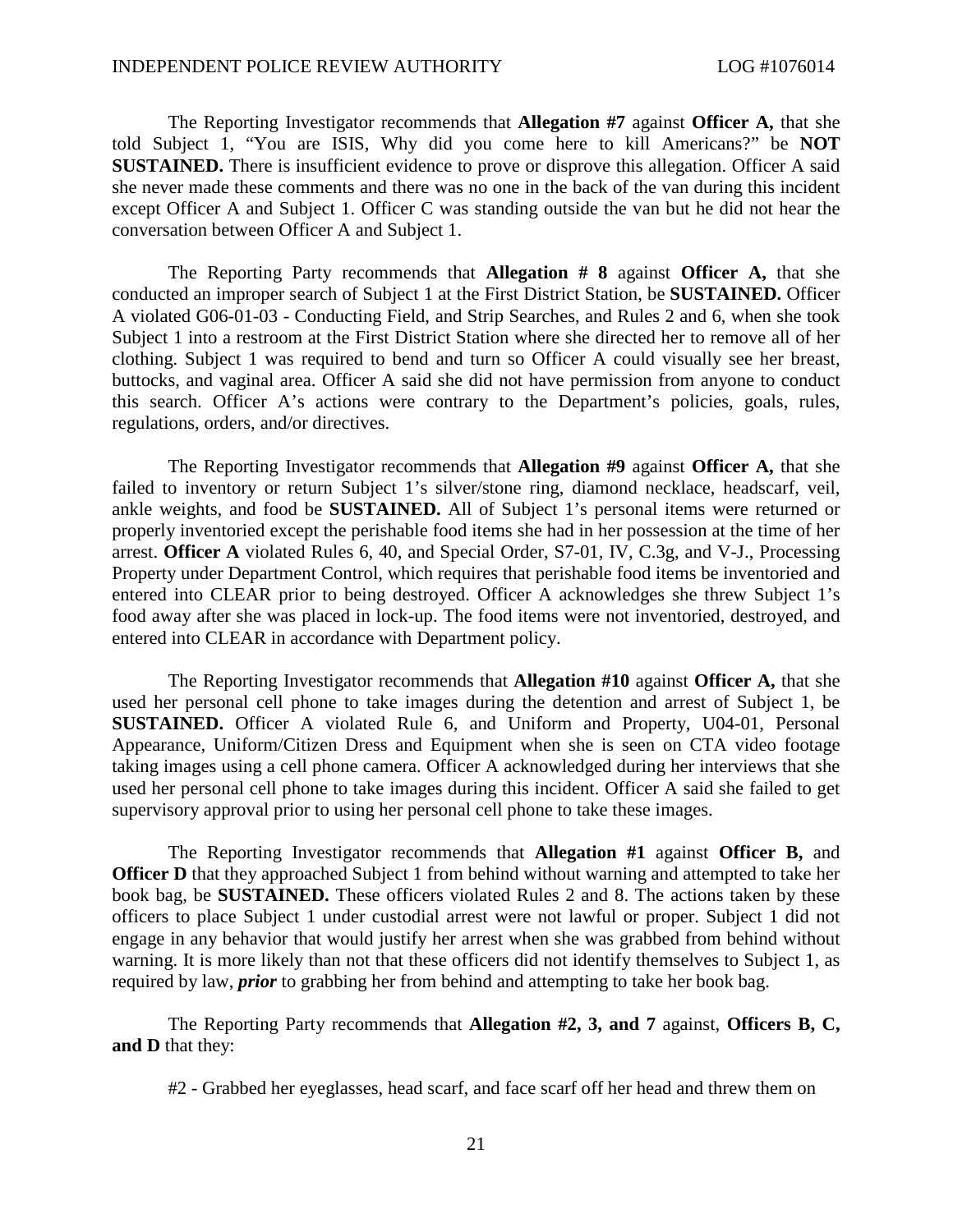the ground.

- #3 Unwrapped her hair and ran their fingers through her scalp.
- #7 Failed to properly inventory or return her cap, glasses, head scarf, and face scarf, ankle weights, and food.

be **UNFOUNDED.** Officer A removed Subject 1's clothing items and checked her hair while searching her, Officer A disposed of Subject 1's food at the X District Station after Subject 1 was placed into lock up. Officer B, C, and D did not commit these acts.

The Reporting Investigator recommends that **Allegation #4, 5, and 6** against **Officers B** and **D** that they:

- #4 Struck Subject 1 on the side of the body three times.
- #5 Opened Subject 1's jogging jacket and pulled her pants down below her hips.
- #6 Asked if Subject 1 was Sunni or Shia.

be **NOT SUSTAINED.** The allegations are not supported by sufficient evidence that can be used to prove or disprove the allegation. Officer B and Officer D were the only officers who assisted Officer A when she conducted a custodial search of Subject 1 on the elevated train platform. They deny they ever struck Subject 1 or that they questioned her. All the officers present during these incidents deny they saw or heard anyone commit these acts.

The Reporting Investigator recommends that **Allegation #1** against **Officer C** that he**:**

#1 – Approached Subject 1 from behind, without warning, and attempted to take her book bag.

be **UNFOUNDED.** Officer C was providing perimeter security when this act occurred.

The Reporting Investigator recommends that **Allegations #4, 5, and 6** against **Officer C** that he:

- #4 **–** Struck Subject 1 on the side of the body three times.
- #5 Opened Subject 1's jogging jacket and pulled her pants down below her hips.
- #6 Asked was she Sunni or Shia.

Be **NOT SUSTAINED.** Officer C was providing perimeter security when these acts occurred.

The Reporting Investigator recommends that **Allegation #8** against **Officer D,** that he used his personal cell phone to take images of Subject 1 during her detention and arrest, be **SUSTAINED.** Officer D is seen on CTA surveillance video using a cell phone to take images during the detention and arrest of Subject 1 in violation of Rule 6, and Uniform and Property, U04-01, Personal Appearance, Uniform/Citizen Dress and Equipment. Officer D acknowledged during his interviews he used his personal cell phone to take images and he was aware of the